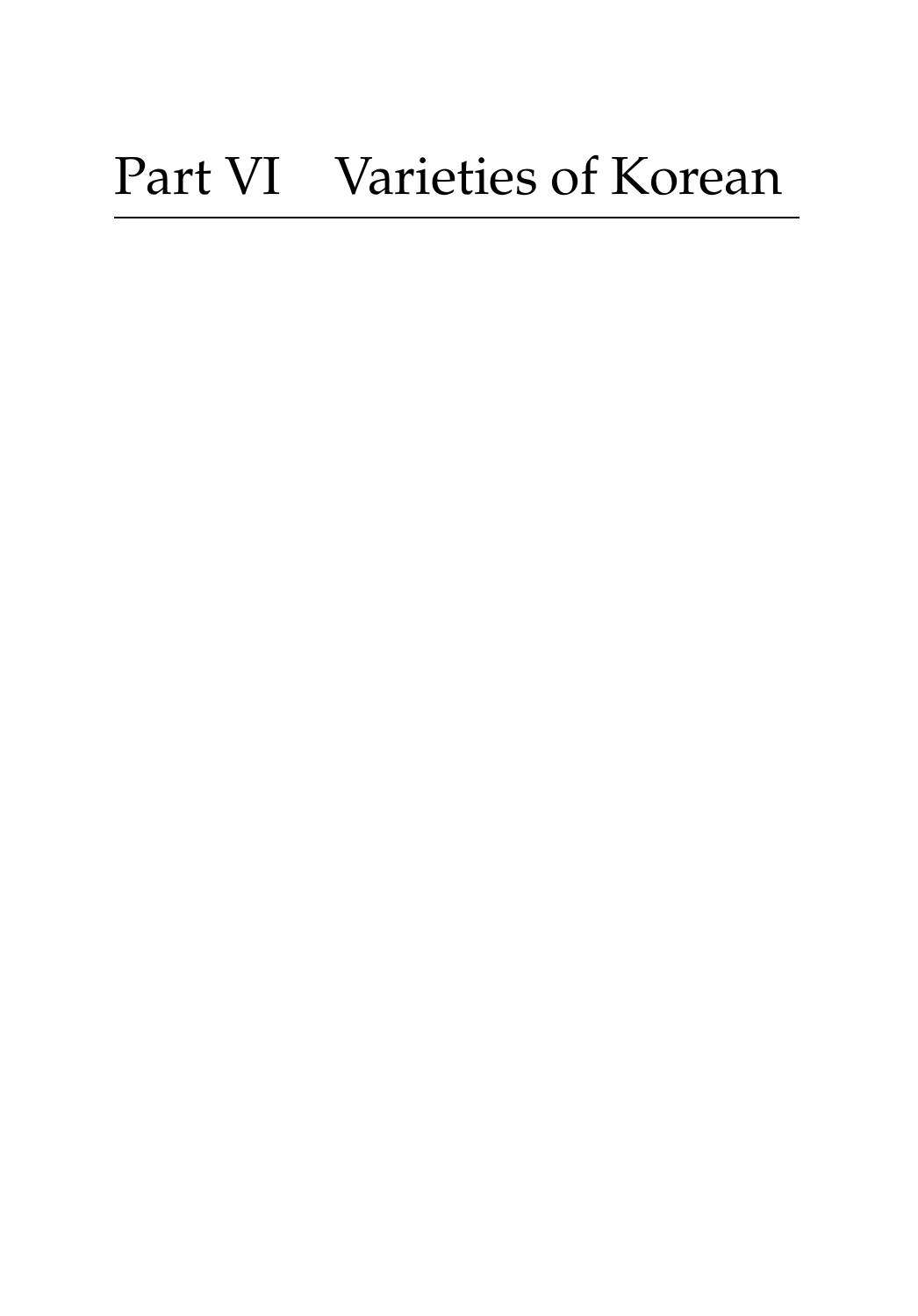#### Old Korean 24

## **JOHN WHITMAN**

## **1 Introduction**

Old Korean (OK) is generally defined as the language of the Unified Silla (668–935) state (K. Lee 1961, 1972; Lee and Ramsey 2011). Based on conservative properties of the language recorded in Koryŏ period interpretive *kwukyel*, Nam (2010b, 2012) proposes a new periodicization which extends the end date of OK to the Mongol invasion in the mid-thirteenth century. We retain the traditional periodization in this chapter, while acknowledging that much of our knowledge of OK comes from materials dating from the Koryŏ (918–1392) period, usually included in Early Middle Korean (EMK). Some treatments of OK also include materials from the Three Kingdoms period prior to 668. Because many details of the linguistic situation —including the basic question of the relationship between the language or languages spoken in the shifting territory controlled by Koguryŏ, Paekche, and Silla—remain unclear, the discussion here focuses on materials that can be associated with Unified Silla or the earlier Silla kingdom, but in the following section I briefly discuss what can be surmised about the linguistic background of the Three Kingdoms period.

## **2 The Three Kingdoms Period**

The Dongyi "Eastern barbarian" sections of the *Wei shu* section of the *Sanguo zhi* (late third century CE) and the *Hou Han shu* (fifth century CE) identify the socalled Samhan "Three Han" (三韓 Sanhan) peoples in the southern part of the Korean peninsula: Mahan (馬韓) in the west central region, Chinhan (辰韓 Chenhan) in the southeast, and Pyŏnhan (弁韓 Bianhan) in the south. Korean historians identify these groupings as the antecedents of Paekche (百濟), Silla (新羅), and Kaya  $(\text{Im} \mathbb{H})$  respectively. Mention of Samhan individuals and locales

*The Handbook of Korean Linguistics*, First Edition. Edited by Lucien Brown and Jaehoon Yeon. © 2015 John Wiley & Sons, Inc. Published 2015 by John Wiley & Sons, Inc.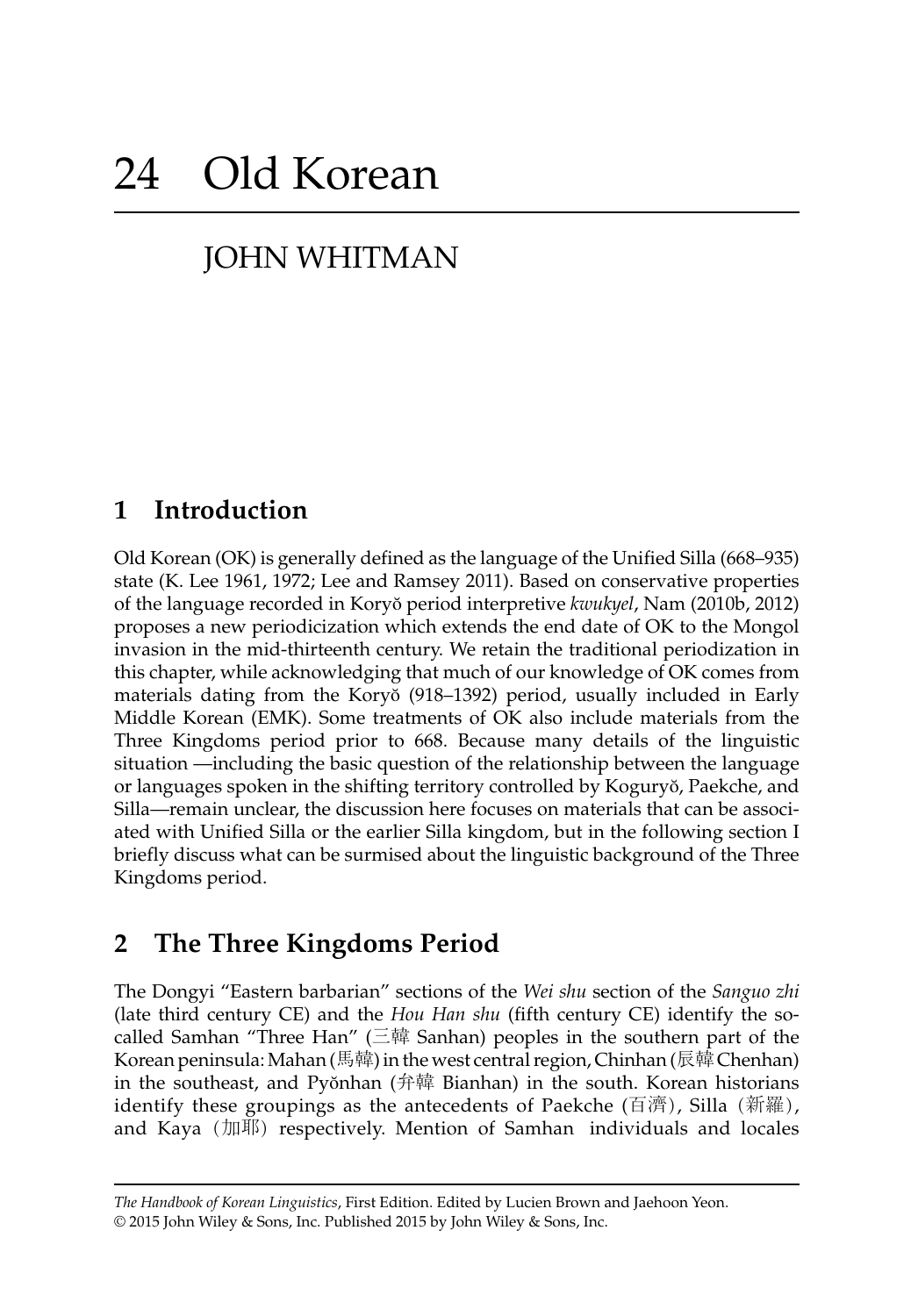appears as early as the first century CE in Chinese sources (Sungsi Lee 2013). The inventory of gravekeeper settlements listed on the 414 CE stele memorializing Koguryŏ king Kwanggaet'o (廣開土) lists both Koguryŏ 高句麗 and Han 韓 villages. This indicates that "Han" had contemporary significance as a general ethonym, and that Han were distinguished from Koguryŏ. The *Wei shu* and *Hou Han shu* suggest a certain amount of linguistic diversity within the Samhan region around the third century. The *Wei shu* describes the language of Chinhan as "not the same as Mahan" (其言語不與馬韓同). It describes the Pyŏnhan and Chinhan populations as "living intermingled together" (弁辰與辰韓雑居), and their languages and customs as similar (言語法俗相似). The *Hou Han shu* begins with the same phrase about intermingled communities, but states that "languages and customs have differences" (言語風俗有異). Korean linguists have interpreted these statements differently. Toh (1980, 2008) in particular finds differences between the vocabulary revealed in placenames associated with Mahan/Paekche and Chinhan/Silla.

The *Wei shu* lists fifty‐four Mahan settlement names transcribed with Chinese characters as phonograms. As Toh (2008, 234–235) points out, most are disyllabic: thirty‐four are transcribed with two syllables, ten more with the combination of a disyllabic toponym and a suffix. One of the suffixes is identifiable as \*‐pieliai 卑離, usually related to the Paekche word *puri*/byuliX<夫里>'town' recorded in the toponyms collected in the twelfth century *Samkwuk saki* (三國史記 *Record of the Three Kingdoms*). This word is often compared to Late Middle Korean –Wul 1 [‐*β*ɨ*r*] 'town' and Silla (*Samkwuk saki*) ‐*p*ɨ*r*<火>(vernacular reading), ‐*pər*<伐>'town.'2 The vowels are unclear, but the data suggest one difference between the languages of Mahan and Chinhan: the latter seems to have already undergone a process of contraction of disyllabic roots with a medial sonorant. This contrast is also shown by LMK *kwom*̆ 'bear': *kwòmá* id. and LMK *náyh*'river': *noro* (cf. Silla (*Samguk sagi*) *na*那), in the place name *Kwománoro* 'Kongju' (orig. 'Bear River' 熊川) recorded in the 1446 *Yongpi echen ka*. The Paekche area place name retains the uncontracted dissyllables into the fifteenth century (cf. Kim et al. 1998, 43–44).

The Koguryŏ placenames recorded in the *Samkwuk saki* have been interpreted to show that there were significant differences between the language of Koguryŏ and the language(s) of the Samhan region. K. Lee (1961/1972) made the influential proposal that Koreanic languages should be divided into "Puyŏ" and "Han" branches, with the former branch, including Koguryŏ, closer than the latter to Japanese. Other scholars, such as Beckwith (2007) consider Koguryŏ to be a variety of Japonic. Both of these views are based on the assumption that the placenames grouped in the Koguryŏ gazetteer chapters 35 and 37 of the *Samkwuk saki* all represent the same language. This is comparable to interpreting the Delaware (Lenape), Dutch, English, French, Greek, Iroquoian, and Latin placenames found in New York State in the U.S. as all representing a single original language. The language would be very strange indeed, with unrelated doublets for many words. We find exactly this among the *Samkwuk saki* placenames. For example Koguryŏ (*Samkwuk saki*) 蜜, interpreted as *mir* or *mit* and Silla 推, interpreted as*mir*‐on the basis of the vernacular reading of this character as *mir*>*mil* (LMK *mil*‐ 'push') are both glossed as 'three.' As many scholars have pointed out, the word indicated by these transcriptions is a good fit with proto‐Japonic \*mi(t) 'three.' But the *Samkwuk saki* also attests the phonograms 悉 *sir/sit* and 史 *sʌ/sriX* associated with 'three.'3 As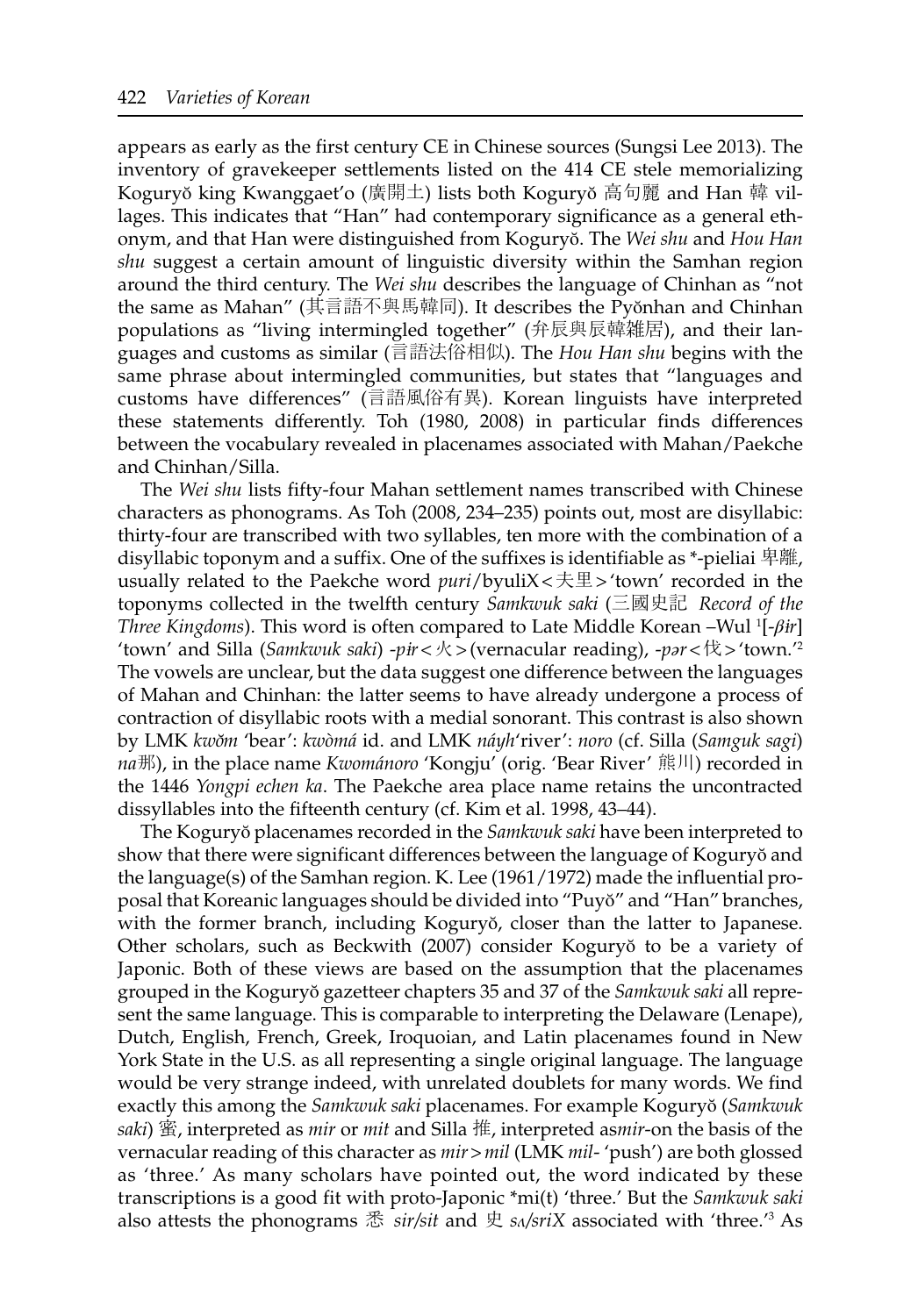other scholars (e.g. Ch'ŏn 1990, 138) have pointed out, these spellings are a good fit with LMK *séyh* 'three.' They are also a good fit with OK ordinal *sayd‐ʌp* 'third' (3‐ordinal) posited by Lee (2010) on the basis of transcriptions from the late seventh or early eighth century on a *mokkan* (inscribed wooden slip) excavated from the Mirok‐sa temple site in Iksan. It seems unlikely that a single language would have two unrelated words for 'three,' unless one comes from a foreign source (as is the case with modern Korean *sey* 'three' versus Sino‐Korean *sam* 'three'). The *Samkwuk saki* placenames thus appear to include etyma in a direct relationship of ancestry to later Korean, such as the words related to LMK *séyh* 'three,' as well as etyma related to some other language or languages.

Other than placenames like the preceding, with all of their problems of interpretation, linguistic data on the languages of Koguryŏ and Paekche are vanishingly scarce. The Chinese *History of the Southern Dynasties* (*Nan shi*, mid seventh century) states that the language (and clothing) of Paekche was for the most part similar to Koguryŏ (言語服章略與高麗同), and that Paekche interpreters were used to communicate with Sillans (言語待百濟而後通焉). These observations suggest that at least from a contemporary Chinese standpoint, the languages of the three kingdoms were similar.

## **3 Sources for Old Korean**

Our direct sources for Old Korean are limited to materials written with Chinese characters. Among them a primary distinction must be made between materials written by earlier Chinese and Japanese speakers and materials written by speakers of earlier Korean. The *Wei zhi* materials cited above fall into the former category, while the Mirok‐sa *mokkan* and other inscriptional materials fall into the latter. Toponymic and other proper name transcriptions attested in the *Samkwuk saki* and other post‐OK texts fall into a difficult third category. These sources record material originating in the OK period (or before), but most often the meaning of the original etymon is unclear. At the very least, though, spellings such as the vernacular or *hwun* (訓) reading for 推 'push' as *mil* show that a native Korean reading tradition was at work in the Silla‐associated proper name transcriptions in the *Samkwuk saki*.

Lists of OK sources, beginning from the Three Kingdoms period, are provided by Kim et al. (1998, 49–50) and Nam (2012, 42–47). Inscriptional materials are particularly valuable because they are free from the errors of later copyists. Such materials include inscriptions on stone and metal as well as *mokkan* typically inscribed with ink. The earliest incriptional materials are associated with Koguryŏ; among datable texts the King Kwanggaet'o stele (414) contains numerous non‐ Sinitic placenames transcribed using Chinese characters as phonograms. Previous scholars have claimed to find traces in the text of this monument of the vernacular Korean *itwu* writing system decscribed below, but Y. Lee (2006) critically reviews this scholarship and concludes that all of the alleged *itwu* features in the stele text are consistent with contemporary Chinese except possibly for the use of the character  $\dot{\mathcal{Z}}$  as a sentence-final suffix or particle (cf. K. Lee 1981).

Korean scholars refer to Chinese characters used to write Korean by Koreans as *chaca* 借字 'loan characters,' and divide loan character orthography (*chaca phyokipep*)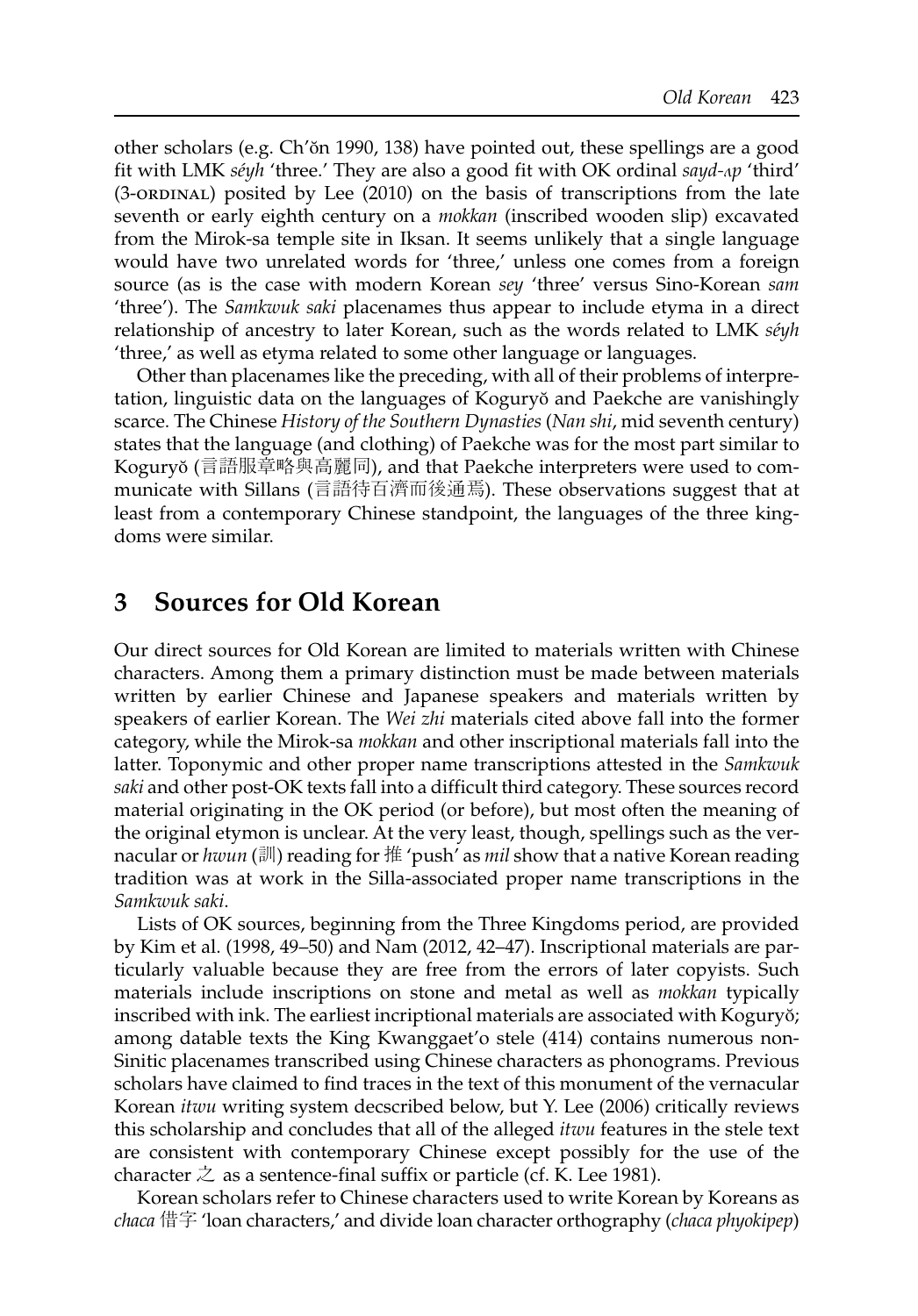into proper name orthography (*koyu myengsaphyokipep* 固有名詞表記法), *idu* 吏讀 (literally, 'clerk readings'), and *hyangchal* 郷札 '*hyangka* writing.' Nam (2012) adds a fourth category: the *kwukyel* 口訣 vernacular glossing system for Chinese Buddhist texts. While the oldest surviving *kwukyel* texts in Korea probably date from EMK, we know that *kwukyel* glossing orginated in the Silla period, based on materials preserved in Japan. Below I describe each of these writing practices.

## *3.1 Proper name orthography*

*Koyu myengsa phyokipep* denotes the systems for spelling Korean place and personal names exemplified by the transcriptions cited from the *Samkwuk saki* in Section 2. These transcriptions use both Chinese characters deployed as phonograms based on their Sino‐Korean sound value, such as 悉 used to spell the syllable *sit* (Middle Chinese) or *sir* (Sino‐Korean), and as phonograms based on their vernacular or *hwun* 訓 reading in Korean. We can tell from this spelling practice that Korean, like other languages of premodern East Asia, used two strategies for representing their language with Chinese characters: reading them for their sound value in Sino-Korean, ultimately based on the Chinese pronunciation (*um* 音 readings), or reading them based on the vernacular equivalent of the Chinese morpheme expressed by the character (*hwun* 訓 readings).

## *3.2 Itwu* **吏讀**

*Itwu* is the longest used and best known loan character writing system. Nam (2012: 42) defines it as any use of loan characters to write Korean prose. As such *itwu* shows great variation: while the text of the King Kwangaet'o stele is close enough to contemporary Chinese to make it debatable whether it contains *itwu* features at all, a Koguryŏ inscription from less than a century later, the Chungwŏn Koguryŏ stele (中原高句麗 495?) shows the defining feature of *itwu*: it was clearly written to be read in Korean, not Chinese.<sup>4</sup>

The Chungwŏn stele is a  $2.03 \times 0.55$  meter stone monument located in Chungjusi, Chungcheong buk‐do. In 1979 it was determined by a commission of scholars to be associated with Koguryŏ. This text contains a number of *itwu*‐like features, for example the sentence:

(1) 6建立 處 用者 賜 之 (side 1, lines 4–5) build place use‐r give this '(I) give the place built to the users.'

Superficially this is a left dislocation structure, with the direct object 'the place built' resumed by the pronoun 之, which is ultimately utilized in *itwu* as a sentence final particle, read in LMK as indicative ‐*ta*. But as Nam (2009, 182) points out, in (1) both direct and indirect object precede the verb, following Korean rather than Chinese word order.

In OK proper, that is in Silla texts, *itwu* emerges as a writing system where Chinese characters are arranged in purely Korean word order. This can be seen in the Namsan sinseng pi (南山新城碑, 591) "New Namsan Castle Inscription," which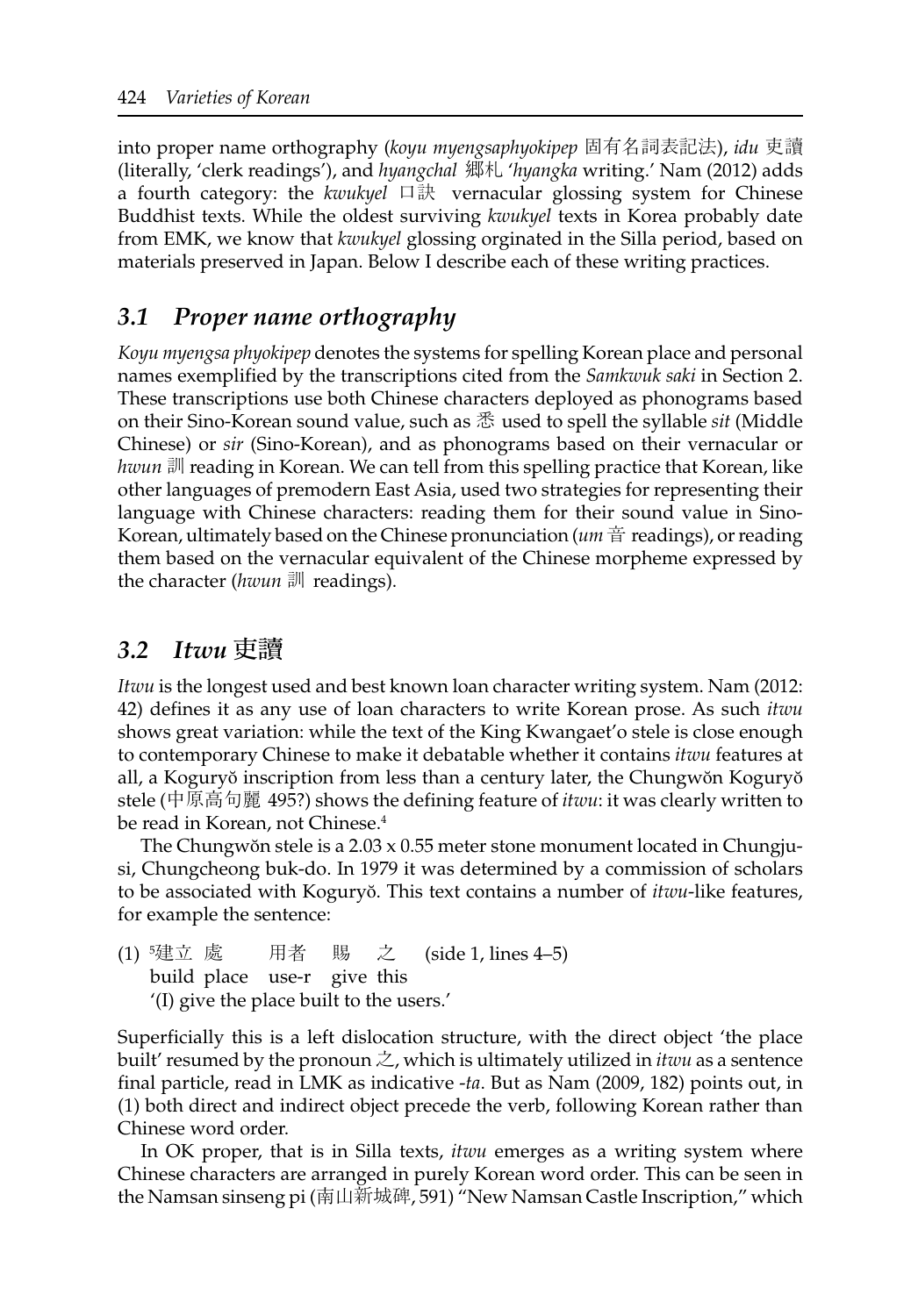inscribes the vow of the builder of this fortress. Below is the first sentence of this inscription:

(2) 辛亥年 二月 廿六日 南山 新城 作 節 如 法 以 作 591 year 2nd month day 26th Namsan new castle make time accord rule inst make 'On the 26th day of the 2nd month of the year 591 when (I) made the new castle, (I) made it in accordance with the prescribed method.'

Constituent order in this text is head final, following Korean, not Chinese word order. The direct object 'new castle' precedes the verb 'make,' as does the adjunct PP 'in accordance with the rules.' The loan characters 節 'when' and the instrumental 以 represent functional morphemes which have fixed readings in later *itwu*, LMK *tìGwúy* 'time' and the instrumental particle *úlwó* respectively. But these loan characters are chosen on the basis of their meaning (*hwun*) rather than their sound (*um*). We do not know for sure whether the readings, which become known to us for certain only in LMK, date back to OK; all we know is that the characters were used to represent Korean, for they follow Korean word order.

The final step in the development of OK *itwu* is the use of phonogrammatic loan characters to represent Korean functional morphemes by their sound. The Kalhang‐sa pagoda inscription (葛項寺石塔銘, 758) in Gimcheon‐si, Gyeongsang buk‐do shows this usage:

(3) 二塔 天宝 十七年 戊戌 中 立 在 之 2 pagoda Tianbao 17 year 758 LOC erect-PERF-CONC 娚 姉 妹 三人 業 以 成 在之 brother elder sister younger sister 3 cl deed INST make-PERF-CONC 娚 者 零妙寺 言寂法師 在弥 brother top Yŏngmyo‐sa Ŏnjŏk pŏpsa be‐conjunctive 'The two pagodas were erected in the 17th year of Tianbao, 758. Three people, a brother and elder and younger sister created (it) as part of their practice. The brother was Dharma Master Ŏnjŏk of Yŏngmyo‐sa temple, and…'

The loan characters representing the functional morphemes, namely locative中, perfective 在, conclusive 之 and instrumetal 以 have *hwun* readings, selected for their meaning. The loan character $\pm$  'be, exist' represents the copula in line three, and the perfective auxiliary in lines 1 and 2. In the latter function it is read in later *itwu* as LMK *kye*-, the root of the Modern Korean honorific existential verb *kyesi*-, <*kyě‐si* 'be‐hon'; only the honorific function survives in the modern language.6 The last loan character in the last line, 弥(彌), however, is read for its sound (MC *mjieX*), and represents the Korean conjunctive suffix ‐*mye*. In this text we see *itwu* in almost its complete form, with native Korean suffixes and particles written with loan characters selected for their sound or meaning. Loan characters used in this way are known as *tho* (吐).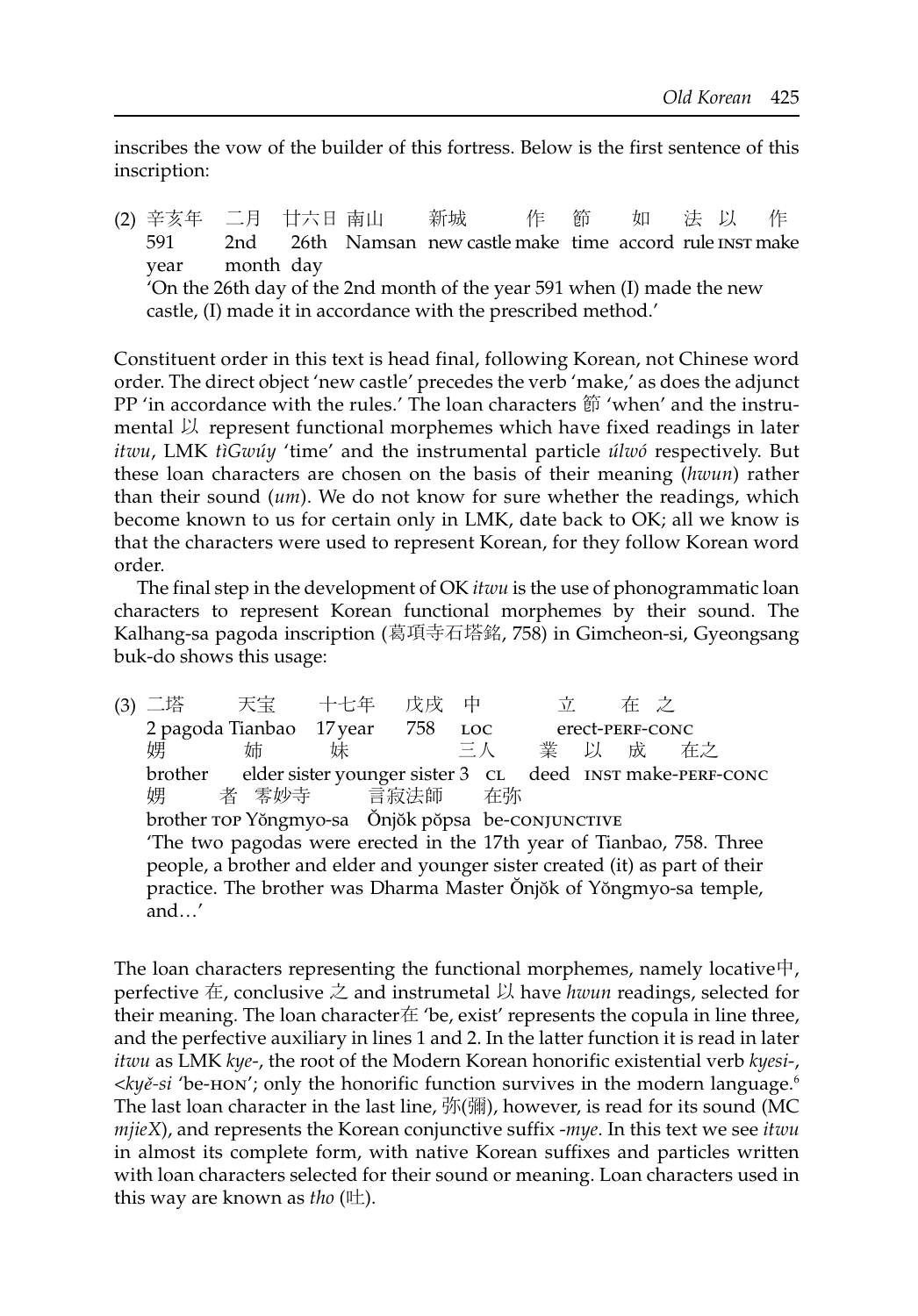### *3.3 Kwukyel* **口訣**

*Kwukyel* is a system for glossing Chinese texts to be read in Korean. It appears to have developed in the seventh century with the importation of *Hwaem* (*Huayan* 華嚴) and *Yusik* (*Weishi* 唯識) or *Yogācāra* "consciousness‐only" Buddhism into Korea. The development of monastery culture in Silla and the need to teach the vast Mahayana scriptural corpus to a large population of nuns and monks lead to the development of *kwukyel* as a way to make sutras and sutra commentaries in Chinese accessible in Korean. Although glossing might seem to be merely a system of annotation, *kwukyel* glossing was much more systematic than that: a text fully glossed in *kwukyel* is a Korean text, completely readable in Korean. Like Japanese *kunten* (訓点) glossing practice, which was developed under the influence of Korean *kwukyel*, this form of making Chinese texts accessible in the vernacular impacted the later development of Korean writing, paricularly the practice of embedding Sino-Korean nouns, most often two character compounds, in sentences with native Korean inflecting elements.

The two attested early *kwukyel* systems correspond to the *Hwaem* and *Yukahayng* (*Yogācāra/Yújiāxíng* 瑜伽行) textual traditions.7 *Kwukyel* glossing adds loan character glosses, called *catho* (字吐), in the form of abbreviated Chinese characters (*yakcheyca* 略體字), to the original Chinese text or lemma. Most *catho* are also found in *itwu* in the same function, to spell native Korean functional morphemes such as suffixes and particles. In surviving *itwu* texts the *catho* are almost always unabbreviated, but this may be simply an accident of transmission, as surviving *itwu* texts are typically printed, and associated with political, legal, or biographical registers.

*Kwukyel* glossing also uses symbol glosses, systems of lines and dots, to indicate morphosyntactic information about the Korean reading of the text. Such morphosyntactic glosses include inversion glosses (*yektho* 逆吐) that indicate the word order in the Korean rendition of the text, and point glosses (*cemtho* 點吐) that designate Korean functional morphemes without spelling them out by sound or meaning.8 Overviews of *kwukyel* glossing can be found in Nam (1999) and Chung (2006), with a concise description in English in Nam (2012, 46–48). The quantity of *kwukyel* glossed texts in Korea is still small, but the length of the texts makes them our most extensive source for pre‐Hangul Korean. Current ongoing research seeks to uncover additional *kwukyel* glossed texts among the Buddhist scriptural materials brought from Silla to Japan in the eighth century. Nam (2012, 46–47) lists six *catho* (character glossed) and six *cemtho* (symbol glossed) texts for OK and EMK. All but two of the symbol glossed texts cited by Nam date from the Koryŏ period and thus strictly speaking represent EMK, but Nam is correct to point out the archaic nature of their syntax. The two potential Silla‐period texts are fascicle 20 of the Cin‐pon *Hwaem‐kyeng* (晉本華嚴經, Seong'am Museum collection, ninth or tenth century) and the text known as the Sato‐pon *Hwaem munuy yokyel* (佐藤本華嚴文義要訣, Japanese Satō‐bon *Kegon mongi yōketsu*, late eighth or early ninth century). The latter survives only as a reproduction in Japan, and may represent an early attempt to adapt *kwukyel* glossing to Japanese (Whitman 2009, 2011). However the very existence of this and earlier Japanese *kunten* glossed texts showing features of Korean *kwukyel*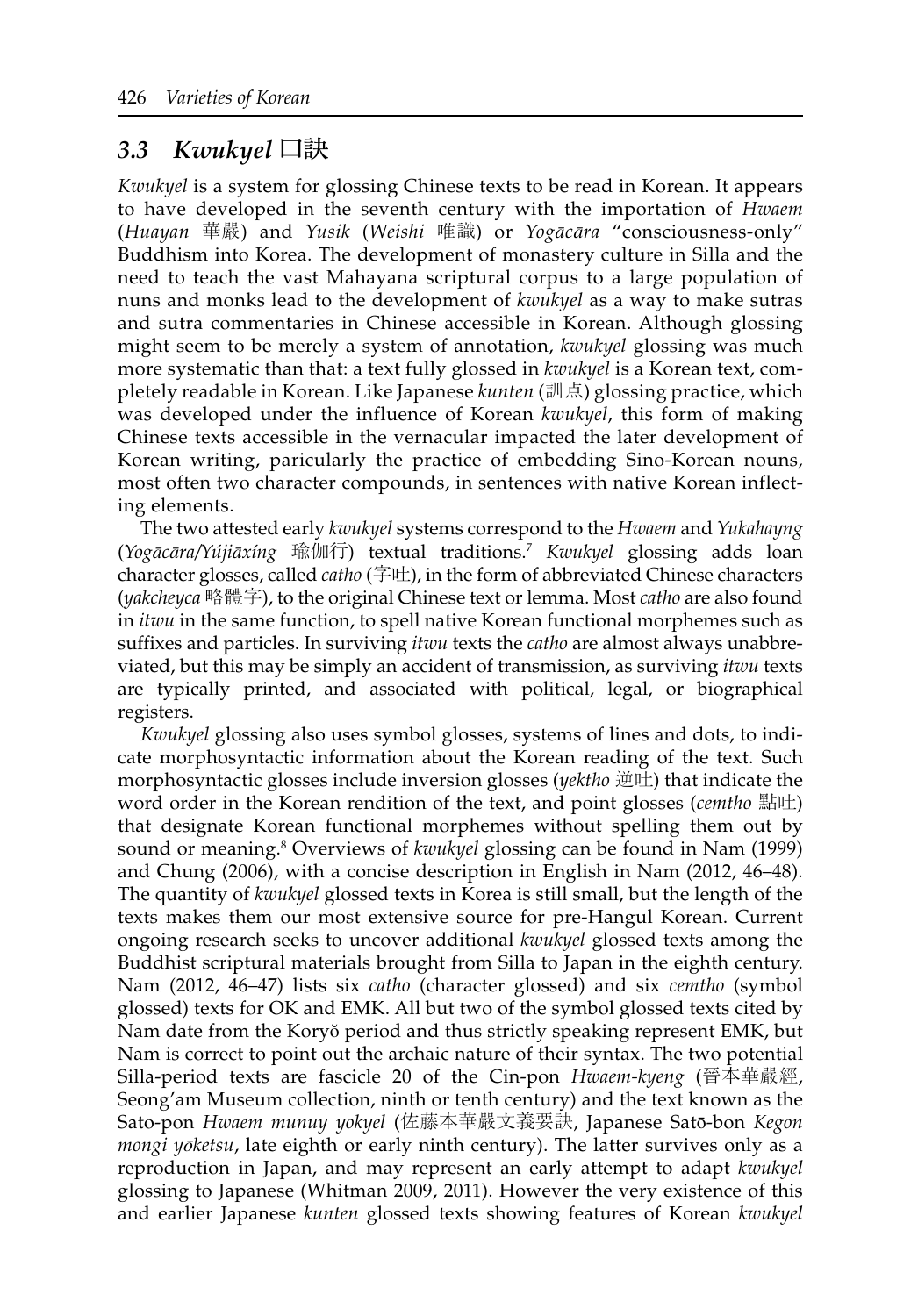indicates that the Korean tradition is older, and dates back to before the importation of Huayan Buddhism from Silla to Nara in Japan in the first half of the eighth century (Kobayashi 2002, 2006).

Silla and early Koryŏ period *kwukyel* is of the subtype referred to by Korean scholars as *sektokkwukyel* 釋讀口訣, interpretive or translation *kwukyel*. *Sektokkwukyel* glosses the text so that it can be read entirely in Korean with most of the nominal vocabulary left in Sino‐Korean. Such texts are similar—and were probably a direct influence on—the mixed Hangul/Sino‐Korean Buddhist texts of the fifteenth century. In later EMK, from the thirteenth century on, *sektokkwukyel* is replaced by *swuntok* 順讀 'consecutive' *kwukyel.*<sup>9</sup> In *swuntok kwukyel*, a sentence or clause is directly read in Sino‐Korean. These units of untranslated Chinese are connected by Korean functional items such as the copula or *ho*‐ 'do/ say.' This way of reading would be similar to reading the Bible in Latin connected by English 'be' and 'do.' For example, the first two sentences of Genesis would read, "In principio *did* creavit Deus cælum, et terram. Terra autem *was* erat inanis et vacua."

Lee et al. (2005–2009) have published an exhaustively reproduced and annotated edition of the earliest symbol glossed texts, both copies of the *Hwaem‐kyeng* (Avataṃsaka‐sūtra). They are xylographs, among the oldest in the world, with drypoint (stylus‐inscribed) symbol glosses. We can get a feeling for how the symbol glossing system worked with the following example from the first line of fascicle 20 of the Chin‐bon *Hwaem‐kyeng* (ninth to tenth century):

(4) 佛子[42(•)]{34(•)} 何等[41(•)?]為菩薩摩訶薩 Buddhists‐nom what‐acc be Bodhisattva Mahāsattva 第八如 相 廻向  $[11(\bullet), 31(\bullet \bullet), 14(\bullet)]$ #8 suchness sign transference be-INF say-ADN-be-ADN when-TOP 'when Buddhists ask what is the eighth transference (of the marks of suchness) of Bodhisattvas and Mahasattvas.'

The interpretation here is based on Lee et al. (2009, Vol. 4, 61). The annotations after the characters in the lemma have been devised by *kwukyel* scholars to indicate the position of the symbol gloss. For example, [42(**∙**)] indicates a single dot in the lower lefthand corner of the preceding character, as shown in (5):

(5) a. 佛 ∙子

A dot in this position is interpreted as ‐*i* (corresponding to the EMK *catho*or *kwukyel* character リ), probably signifiying the nominative particle ‐*i* (although some scholars have interpreted this gloss in context as marking the vocative particle). The next symbol gloss [41(∙)] indicates a single dot in the lower lefthand corner of the character, farther to the left:

b. 何∙ 等

This signifies the accusative particle (corresponding to the  $kwukyelea\mathbb{Z}$ ). It is sometimes difficult to be certain about the placement of the symbol glosses. Lee et al. (2009, Vol. 4, 61) translate the phrase into modern Korean as in (6):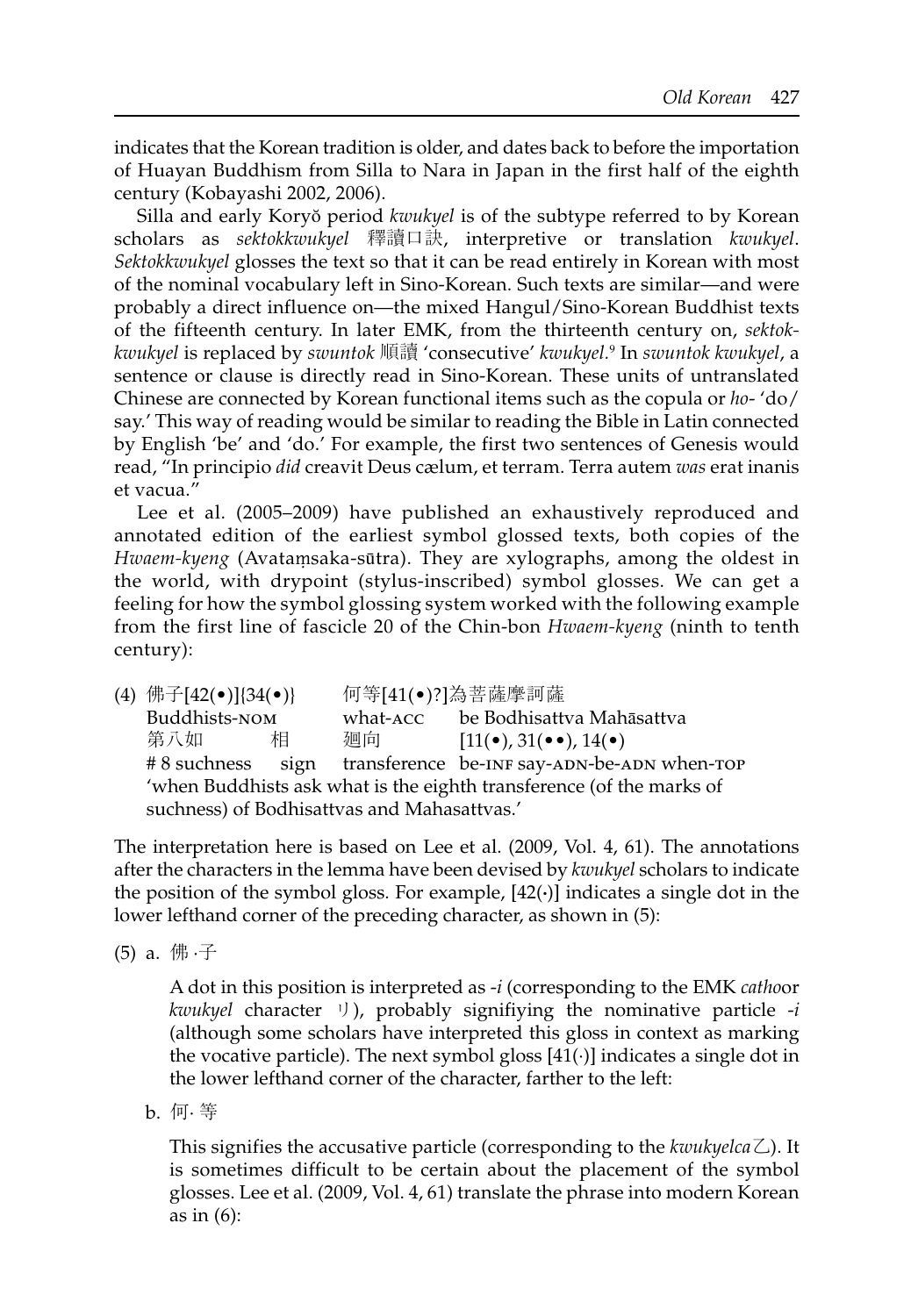(6) Pulca‐ya ettehankes‐tul‐ul Posal Mahasal ‐uy yetelpccay‐uy Buddhist-voc what thing-pl-ACC Bodhisattva Mahasattva GEN eighth -GEN cinye moyang hoyhyang ila‐ko hanun ka ha‐myen. 'true suchness appearance transference be- $\overline{conv}$  do q do-if 'Buddhists, when you ask what is the  $8<sup>th</sup>$  transference (of the appearance of true suchness) of Boddhisattvas and Mahasattvas…'

#### *3.4 Hyangchal* 郷札

*Hyangchal* refers to the orthography used to write the twenty‐five *hyangka* songs recorded in the *Kyunye cen* (均如傳, 1075) and the *Samkwuk yusa* (三國遺事, late thirteenth century). The former is the biography of the poet monk Kyunyŏ (923–973) and contains eleven poems by him from the very beginning of the Koryŏ period. The fourteen songs collected in the *Samkwuk yusa* date from the seventh to the ninth century.

A salient feature of *hyangchal* orthography found also in proper noun transcriptions is the practice of writing words and morphemes with two characters, the first used as logograph (*hwun*) to represent the meaning and the second as a phonogram (*um*) to represent the final consonant of the morpheme. Numerous examples of this practice can be found in the song *Henhwaka* 獻花歌collected in the *Samkwuk yusa* and associated with the reign of King Sŏngdŏk (702–732). The interpretation here follows Nam (2010a).

| (7) | 紫布         | 岩乎                | 过希                    |        |                  |  |  |
|-----|------------|-------------------|-----------------------|--------|------------------|--|--|
|     | Tolywo(y)  | $\text{pahwo}(y)$ | kos-oy                |        |                  |  |  |
|     | azalea     | crag              | side-LOC              |        |                  |  |  |
|     | 執音         | 平                 | 手                     | 母牛     | 放教遣              |  |  |
|     | Cap-om     | $h$ -wo $(-n)$    | swon                  | amsywo | noh-i-si-kwo     |  |  |
|     | hold-NOM   | do-MOD-ADN        | hand                  | cow    | put-CAUS-HON-GER |  |  |
|     | 吾肹         | 不喩                | 慚肹伊賜等                 |        |                  |  |  |
|     | Na-lol     | anti              | puskuli-so(-n) to(-n) |        |                  |  |  |
|     | me-ACC     | not               | ashamed-HON-ADN       |        | fact-TOP         |  |  |
|     | 花脟         | 折叱可               | 獻乎理音如                 |        |                  |  |  |
|     | Kwoc-ol    | kesk-e            | pat-wo-li-m(-s)-ta.   |        |                  |  |  |
|     | flower-ACC | pluck-INF         | present-MOD-NOM-CONC  |        |                  |  |  |

'By the side of the azalea crag/if it is not the case that you find me shameful/ and allow the hand that was holding it to leave the cow/I must pluck the flowers and present them to you.'

The combina*tion of hwun and um* can be seen in the spelling of *tolpwoy* (ancestor of ‐*tallay* in modern *cintallay* 'azalea'), *pahwoy* 'crag, rock' (modern *pawuy*), and *cap‐om* 'holding.' In the last example 執 'hold' represents the meaning of the verb, while  $\frac{2}{\pi}$   $(u/e)m$  represents the verbal nominalizing suffix. In other cases suffixes must be inferred from the syntactic context. For example, in line 2 the phonogram 乎 spells the verb *ho*‐ 'do' plus the modulator suffix –*wu/o*‐. This phonogram is used in exactly the same way in *kwukyel*. In this context, *h‐wo*‐ must be taken as modifying *swon* 'hand.' In a *kwukyel* glossed text, the adnominal ending ‐*u/on* would be spelled out with the appropriate *catho* (*kwukyelca* gloss) or *cemtho* (point gloss), but in the *hyangka* song the ending is left for the reader to supply. This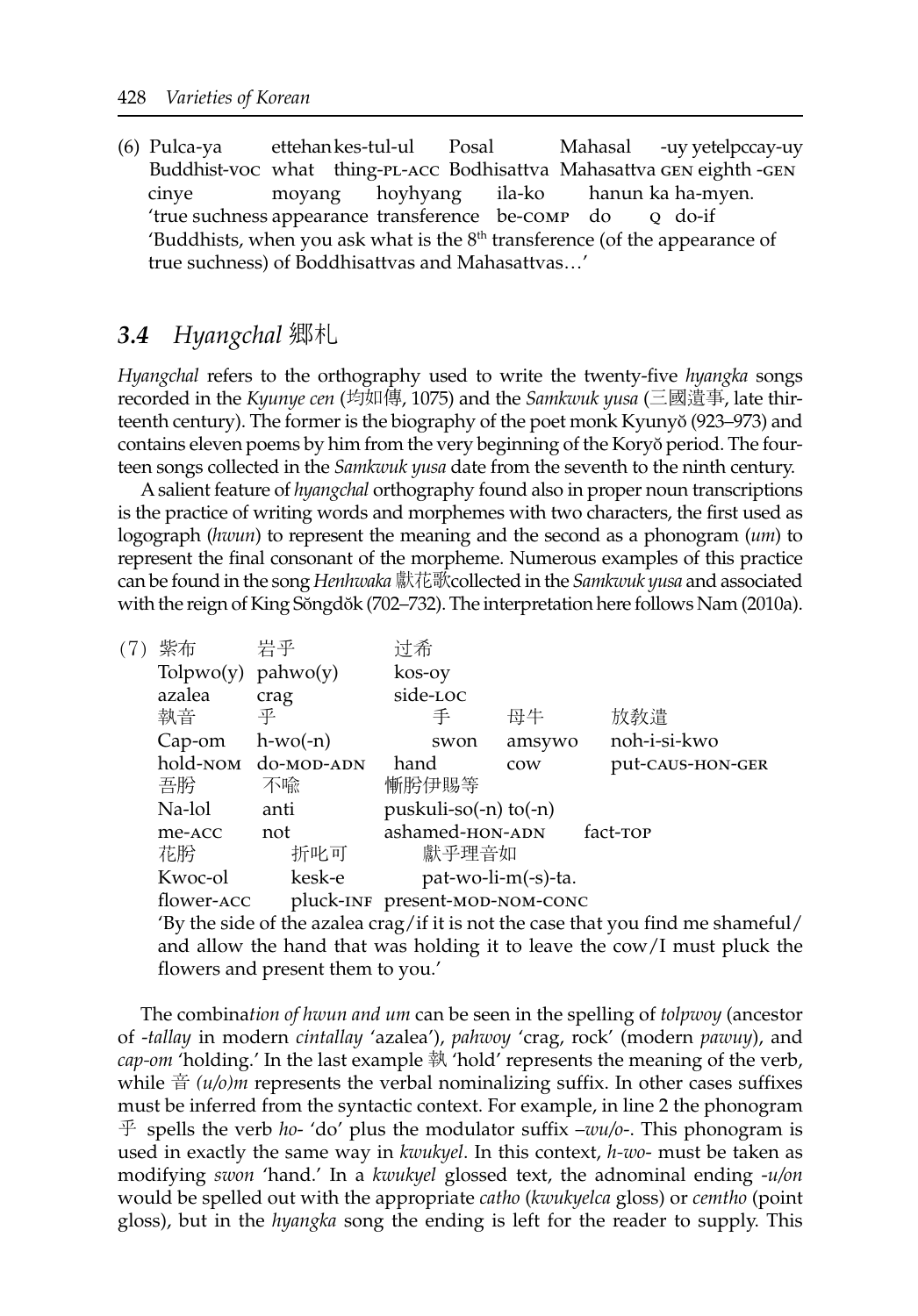reflects an obvious difference in genre: *kwukyel* glosses abstruse religious texts in a foreign language (Chinese), while *hyangchal* spells a native Korean text that in many cases was probably familiar to the reader.

As Nam observes, this and other *hyangka* songs contain grammatical features not found in LMK but attested in *kwukyel* texts. For example, the sequence *cap‐om h‐wo* in line 2 involves the –(*u/o*)*m* nominalized form of the verb *cap*‐ 'grab, hold' followed by the verb *ho*‐ 'do.' Nam (2010, 21) points out that the pattern V‐(*u/o*)*m ho*‐ is attested in *kwukyel* glosses. Negative 不喩 *anti* in line 3 is used in *kwukyel* texts to negate nominal predicate sentences. According to Nam (2010, 24–27) its use here indicates that negation takes scope over the whole adnominal clause: "if it is not the case that you find me shameful." Finally, Nam's reading of the predicate in the last line, V‐*m*(‐*s*)‐*ta*, is a pattern signifying deontic or epistemic necessity widely attested in *kwukyel* texts, but found only once in fifteenth century *Hangul* materials (2010, 29–31).

Phonogrammatic spellings in *hyangchal* and*kwukyel* have in common the property that, unlike the Hangul orthography of the fifteenth century, they do not represent vowel harmony. Thus the spelling 折叱可 *kesk‐e* in line 4 of the *Henhwaka* represents the verb *kesk*- 'bend, pluck' plus the infinitive suffix  $-e/a$ . In LMK we would expect the allomorph –*e* after this stem, but OK texts do not distinguish the two vowels. Fifteenth‐century spelling is phonemic, but *hyangchal* and*kwukyel* are morphophonemic orthographies.

## **4 Phonology**

OK had a vowel system largely similar to LMK, with seven—or as we argue below, eight—vowels, most likely taking part in a tongue root harmony system. The consonant inventory was simpler than LMK and simpler still than Modern Korean. Indirect evidence shows that OK had a pitch accent system similar to LMK or modern Gyeongsang and Hamgyeong varieties.

#### *4.1 Vowels*

Older treatments of the OK vowel inventory (e.g. K. Lee 1972; Kim et al. 1998, 73) posit a system built around a [±back] harmonic opposition. Since LMK vowel harmony does not involve such an opposition, this view must claim that Korean underwent one (or more) "vowel shifts" between OK and LMK. More recent work has undermined the philological, historical, and areal bases for the vowel shift hypothesis. Hattori (1975), Vovin (2000), and Ko (2013) reject K. Lee's (1964) arguments for a vowel shift based on Mongolian loanwords in EMK. Kang's (1980) reconstruction of the EMK vowel system as represented in the *Jīlín lèishì* (*Kyeylim yusa* 鷄林類事, 1103) further calls into question the vowel shift hypothesis. Most important, the interpretation of LMK vowel harmony as a tongue root system (Kim 1993) makes it unnecessary to posit a shift from an earlier [±back] or palatal harmony system. The view that Korean vowel harmony has always involved tongue root harmony fits the areal picture in Northeast Asia (Ko 2012; Ko et al. to appear).

Itō (2007, 267) works back from her analysis of Sino‐Korean to propose the vowel system in (8) for the language of Silla at the period when Sino‐Korean was established, usually assumed to be the eighth to ninth century.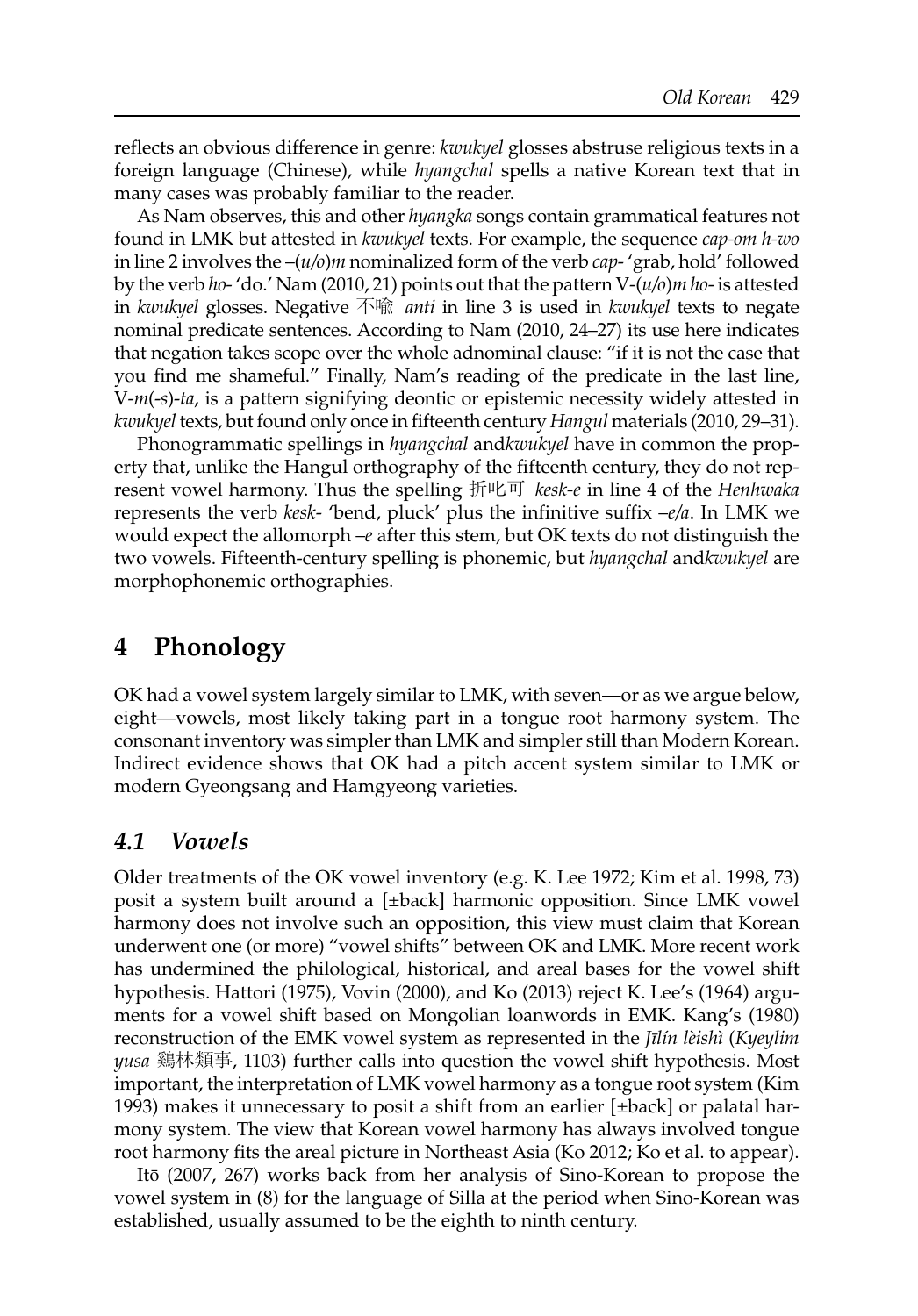(8) OK (Silla) Vowel System with LMK equivalents, based on Sino‐Korean (Itō 2007, 267)

| OK LMK                  | OK  | LMK -                  | OK LMK                     |
|-------------------------|-----|------------------------|----------------------------|
| $i>$ i [i]              | i > | u lil                  | $\alpha$ vu [u]            |
| * $\epsilon$ >LMK e [ə] |     | *ə>LMK o [ $\Lambda$ ] | $\sqrt[*]{\bullet}$ wo [o] |
|                         |     | $a > LMK$ a [a]        |                            |

This system is not compatible with a palatal harmony system, as Itō points out. For example, \*ɨ would have to alternate with \*ə, and \*u with \*o, but these vowels have the same value for [±back].They do contrast in height, however, and in languages with tongue root harmony, such as the Tungusic and Mongolic languages spoken adjacent to the historical range of Korean, they or similar vowels contrast for the feature [±retracted tongue root]. Rearranged as an R(etracted) T(ongue) R(oot) system, the inventory in (8) looks like (9):

| (9)               | [+back]           |             |                |
|-------------------|-------------------|-------------|----------------|
| *:                |                   | +round      |                |
| $*_{\mathcal{E}}$ | *:                | $*_{11}$    | [-RTR]         |
| *a                | $*_{\mathcal{L}}$ | $\lambda^*$ | $[+RTR][+low]$ |

The difficulty with this system is that  $*$ a must be analyzed as [-back].<sup>10</sup> A way out of this difficulty is to posit an eighth vowel for OK, \*e, corresponding to LMK /ye/. The revised system is given in (10):

(10)  $i > LMK$  i [i]  $i > TMK$  u [i]  $i > LMK$  wu [u] \*e > LMK ye [jə] \*ə > LMK e [ə] \* $\Lambda$  > LMK o [ $\Lambda$ ] \*o > LMK wo [o] *\**a >LMK a [a]

A similar proposal is made for proto‐Korean by Itō (2013), who reconstructs an eighth vowel \*ï which surfaces as LMK ye [jə]. As Itō points out, LMK /ye/ has a much higher frequency than other rising diphthongs, and she also adduces phonotactic evidence support for the idea that LMK /ye/can have a monophthongal source. Itō hypothesizes that \*ï was the vowel harmonic counterpart of \*i, but this would require assuming a palatal harmony system, which as we have seen is problematic; furthermore LMK  $/i/$  and  $/ye/$  show no traces of vowel harmonic alternation. A simpler hypothesis is that the eighth vowel in question was just \*e, the [+low] counterpart of \*i, and that both of these vowels were neutral with respect to vowel harmony. The resultant system is shown in (11):

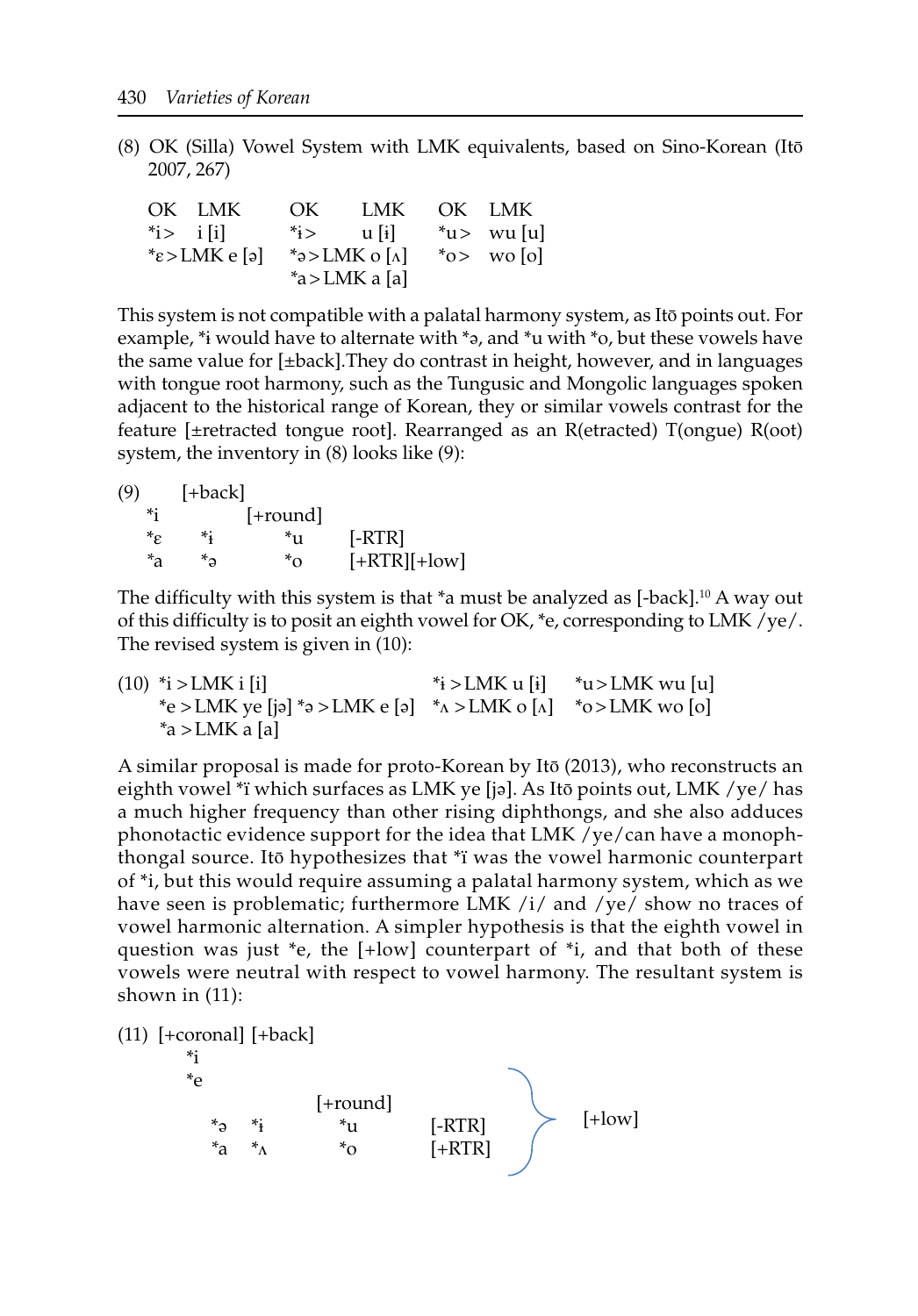On this analysis both \*i and \*e are [+coronal] and trigger palatalization of the preceding consonant.<sup>11</sup> The justification for reconstructing  $*$ e for OK rather than proto‐Korean is that the strongest evidence for a front value of the vowel corresponding to LMK /e/ in Sino-Korean comes from etyma with /ye/; in nuclei consisting of LMK /e/, without the glide, the Sino-Korean evidence for front \*ε or \*e is weak. The system in (11) also explains the oft‐observed fact (e.g. Martin 2000) that LMK /ye/ seems not to obey vowel harmony: in this respect it is the same as  $/i$ .

Lee and Ramsey (2011, 67) make a number of observations about loan character transcriptions for OK vowels that are consistent with a system like (11). For example, they point out that the OK vowels corresponding to LMK /wu/ [u] and /wo/ [o] are transcribed as  $\pm$  and  $\pm$ . On the vowel shift hypothesis, these vowels should be OK / $\ddot{u}$  and / $u$  respectively. But there is no evidence from loan character transcriptions that the contrast between these two vowels involves backness.  $\pm$  is reconstructed as MC /hju/ (Baxter and Sagart 2011), and EMC /wuă/, LMC /yǎ/ (Pulleyblank 1991). 鳥 is reconstructed as / $\frac{\partial u}{\partial x}$  (Baxter and Sagart 2011), and EMC ʔɔ (Pulleyblank 1991).

On the analysis in (11), the main change between the OK and LMK vowel system was the merger of \*e and \*ə. OK \*e left its trace in the form of palatalization of the preceding consonant, phonologized as Cye [Cjə].

#### *4.2 Consonants*

Scholars believe that OK had not developed the voiced spirant series W[β], G [γ],  $\sqrt{z}$  of LMK, although exactly when these consonants developed is not clear (Lee and Ramsey 2011, 64). The reinforced obstruents of Modern Korean did not come into existence as a phonemically distinct series until after LMK (Lee and Ramsey 2011, 128). All scholars agree that OK had the counterparts of the LMK plain stops and affricate /p/ /t/ /k/ /c/, but controversy exists about whether or not OK had a distinct aspirated series corresponding to LMK  $/ph/$  /th/  $/kh$  /  $\frac{ch}{.}$ 

Lee and Ramsey (2011, 64–65) argue that it did. They acknowledge that some LMK aspirates are secondary, arising from sequences of \*hVC after syncope of the vowel. K. Lee (1991, 18) shows that stems such as *khu*‐ 'big' and *tho*‐ 'ride' were still disysllabic *huku*‐ and *hoto*‐ in EMK. But Lee and Ramsey argue that the existence of aspirates in Sino‐Korean indicates that the aspirated series already existed in OK. As they point out (2011, 65), this evidence is not equally strong for all places of articulation: Sino‐Korean /kh/ is very rare, /ph/ less so but often mismatched with Middle Chinese. MC aspirated alveolars and palatals are usually reflected in Sino‐Korean as aspirated, but even in these series there are instances of mismatches. Sino‐Korean aspirates where MC has plain consonants are common in both the labial and alveolar series. The following table based on T. Lee (1985, 2003) shows the matches and mismatches with respect to aspiration between the Sino‐Korean readings in the *Hwunmong cahoy* (1527) and the *Guangyun* 廣韻 rime dictionary (1008).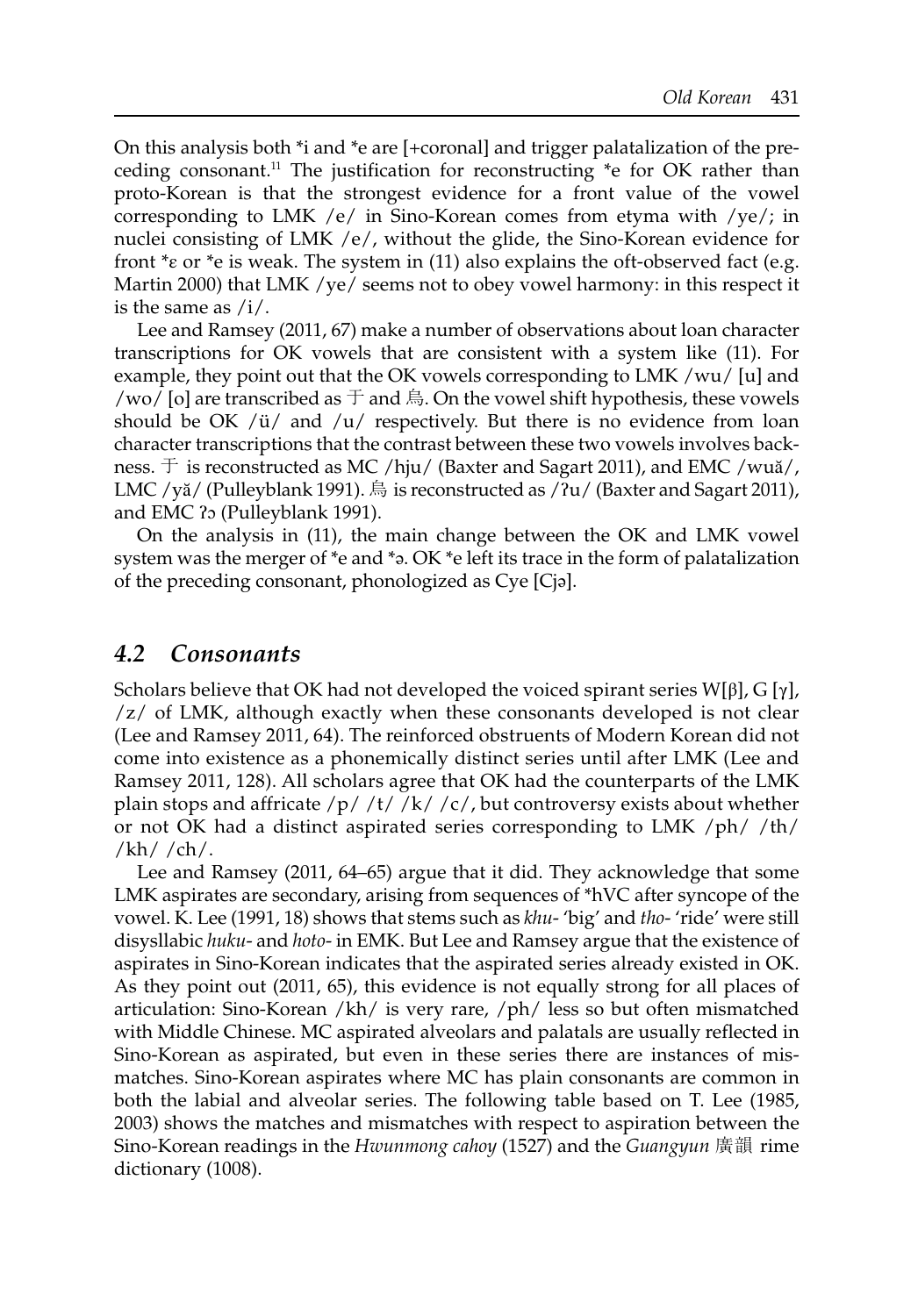| (12) |                |         | Hwunmong cahoy |   |       |         |      |    |    |                |
|------|----------------|---------|----------------|---|-------|---------|------|----|----|----------------|
|      | Guangyun p     | p<br>38 | ph<br>17       | t | th    | $\bf k$ | kh c |    | ch | <sub>S</sub>   |
|      | p′             |         | 12 24          |   |       |         |      |    |    |                |
|      | t              |         |                |   | 85 10 |         |      |    |    |                |
|      | ť              |         |                |   |       |         |      |    |    |                |
|      | k              |         |                |   |       | 323 0   |      |    |    |                |
|      | k'             |         |                |   |       | 107     | -0   |    |    |                |
|      | ts             |         |                |   |       |         |      | 88 | 18 | $\overline{1}$ |
|      | ts'            |         |                |   |       |         |      | 11 | 57 | 1              |
|      | tſ             |         |                |   |       |         |      | 17 | 13 | 1              |
|      | tf'            |         |                |   |       |         |      |    | 20 | 3              |
|      | tç             |         |                |   |       |         |      | 3  | 26 | $\mathbf{1}$   |
|      | $t \varsigma'$ |         |                |   |       |         |      | 78 | 14 | 1              |
|      |                |         |                |   |       |         |      |    |    |                |

The 3,360 characters collected in the *Hwunmong cahoy* include no instances of /kh/. MC /p'/ is mostly LMK /ph/, but a third of the Chinese aspirates are mismatched. Even among the alveolars, there are numerous mismatches. As many scholars have observed, some of these mismatches were based on graphic analogy with the phonetic element of the character. For example, characters including the phonetic element  $\&$  (MC bje) have aspirated /ph/ in Sino-Korean, apparently because 皮 itself was borrowed as aspirated *phi*. This initial borrowing was based on a complete mismatch: the MC initial is voiced, not aspirated. Such graphic analogies are conditioned by the context of the borrowing. Thus 波 'wave' (MC *pa*) has the Sino‐Korean reading *pha* (e.g. in the *Hwunmong cahoy*), but when this character is borrowed from Chinese as a transcription character for Sanskrit, it retains the original unaspirated reading, for example, 波羅蜜多 *paramilta*, Skt.*pāramitā* (Itō 2007, 50). The reason is that words like *paramilta* were borrowed as a unit. Individual Sino‐Korean character readings, in contrast, developed through an extended process of adaptation, analogy, extension, and instruction that continued beyond the OK period.

Lee and Ramsey (2011, 65) provide a stronger argument for the existence of OK aspirated alveolar fricative  $/c'/$  [ts'] from loan character transcriptions. They point out that in Silla placenames the character 荒 'rough, fallow' is matched with the phonograms 居柒, which they compare with MK *kechul*-'fallow, uncultivated.' 柒 indubitably has an aspirated onset in MC and Sino‐Korean. However, Kim et al. (1996, 68) dispute this argument; they point instead to the reduplicated adjective *kesul kesul ha*‐ 'rough' as a correspondent for the etymon in the Silla placename. Kim et al. conclude that OK had still not developed an aspirated obstruent series. With such sparse data, it is difficult to draw a conclusion, but whatever the start point for the process, Lee and Ramsey's generalization that the aspirated series emerged first with the alveolar stop and affricate /th/ and /ch/ [ts'], next with labial /ph/, and last with velar /kh/ seems unassailable.

#### *4.3 Suprasegmentals*

We have no direct evidence for pitch accent in OK, but indirect evidence is provided by the partial correspondences between LMK Sino‐Korean and MC tone. Kim (1973, 25–26) summarizes these correspondences: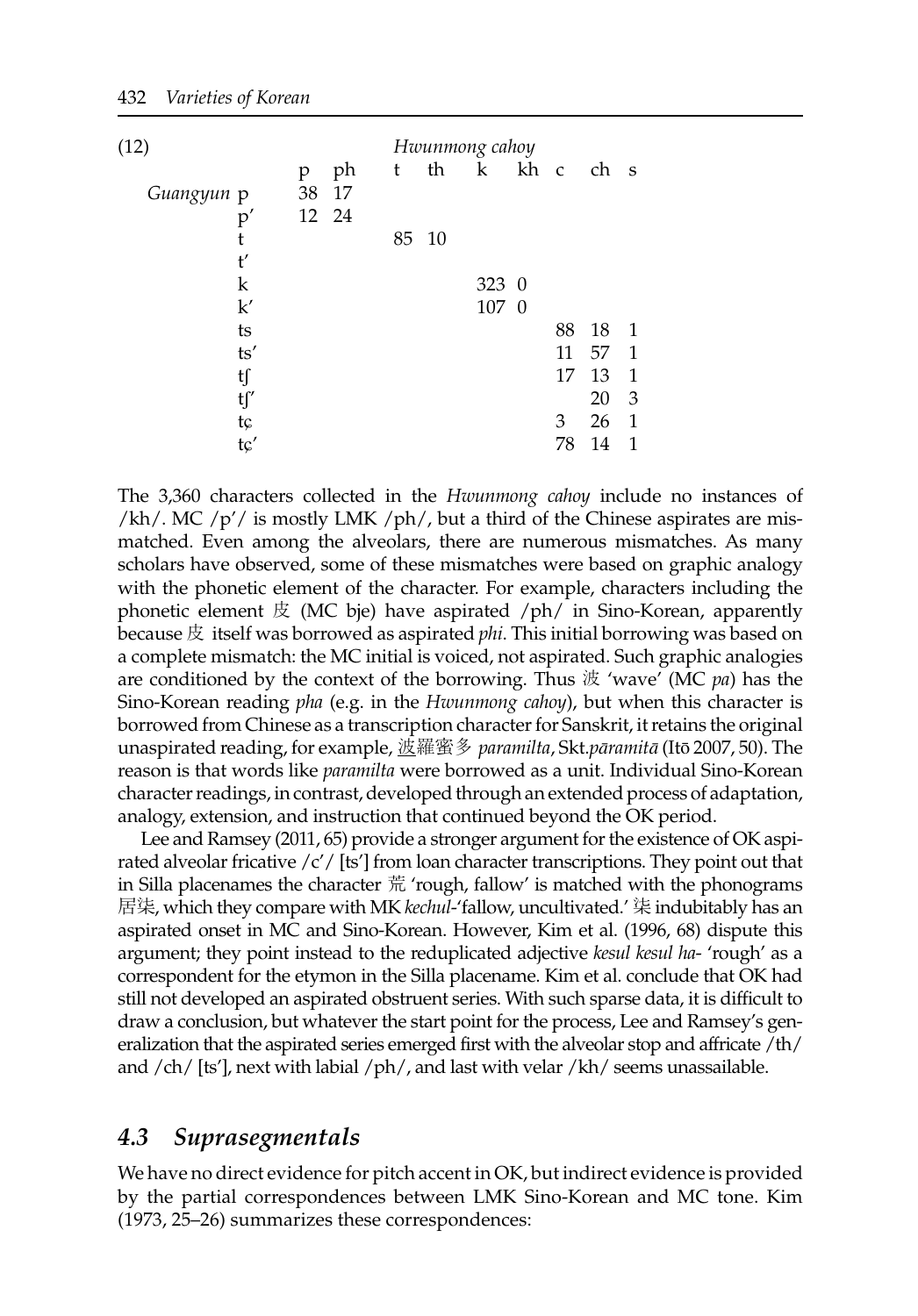- (13) a. MC level tone (平聲) corresponds to LMK low tone (平聲, unmarked in LMK).
	- b. MC rising (上聲) and departing (去聲) tone both correspond primarily to LMK rising tone ( $E$ 聲, marked with two dots in LMK).
	- c. MC entering tone ( $\bar{\wedge}$ 聲; oral stop-checked syllables) corresponds to LMK high tone (去聲, marked with one dot in LMK).

Kim suggests that (13b) the correspondence of both MC rising and departing tones to LMK Sino‐Korean rising tone reflects the relative perceptual similarity of the two MC tones. MC entering tone (oral stop‐checked) syllables were suprasegmentally distinctive enough so that they were assigned their own tonal category in LMK.

The correspondences in (13) have been used by Kim and others to confirm the pitch values marked in LMK *Hankul* materials. From the standpoint of OK, the correspondences tell us that Korean distinguished these prosodic categories at the time that Sino‐Korean was established. Although they do not tell us how the categories might have functioned in an overall suprasegmental system, they are consistent with the view that OK already had a lexical pitch accent system like the one found on LMK and modern dialects such as Gyeongsang and Hamgyeong.

## **5 Morphosyntax**

We saw examples of morphosyntactic differences between OK and LMK in our *hyangka* example in section 3.4. Among these differences was the existence of distinct negative forms for verbal and nominal predicates. What we know about OK morphology and syntax is described in detail in Nam (2012, 64–70), with tables comparing forms in *itwu*, *kwukyel,* and *hyangchal*. Here I focus on a few salient features distinguishing OK from later stages of the language.

#### *5.1 Nominalization*

In many languages of Northeast Asia, the noun modifying or adnominal forms of verbs are themselves nominalized. Recent research on *kwukyel* texts shows this to have been the case for the ancestors of LMK ‐(*u/o*)*l* and ‐(*u/o*)*n*, the prospective and realis adnominal endings respectively. These suffixes appear in a wide variety of nominalizing functions in addition to their function as noun modifiers. Properly speaking, the noun modification function can be seen as a subcase of nominalization. One example of nominalization in ‐(*o/u*)*n* can be seen in the clause below from the the Nakcang‐pon *Kwusek Inwang‐kyeng* 落張本 舊釋仁王經 (*Humane King Sutra*) in (14) The discovery of this EMK *kwukyel* glossed fragment in 1973 from within the belly of a bronze and gilt image of Amitābha in a temple in Chungcheong nam‐do can be said to have spurred the current interest in*kwukyel* research.The fragment consisted of only five pages of the original xylograph. It is presumed to have been written in the thirteenth century, but the *kwukyel* text preserves many features of OK syntax. In the excerpt from the first two lines in (14) I have supplied the *kwukyelca* in their unabbreviated form, but with underlined sound glosses, following Nam (1976/1999, 104):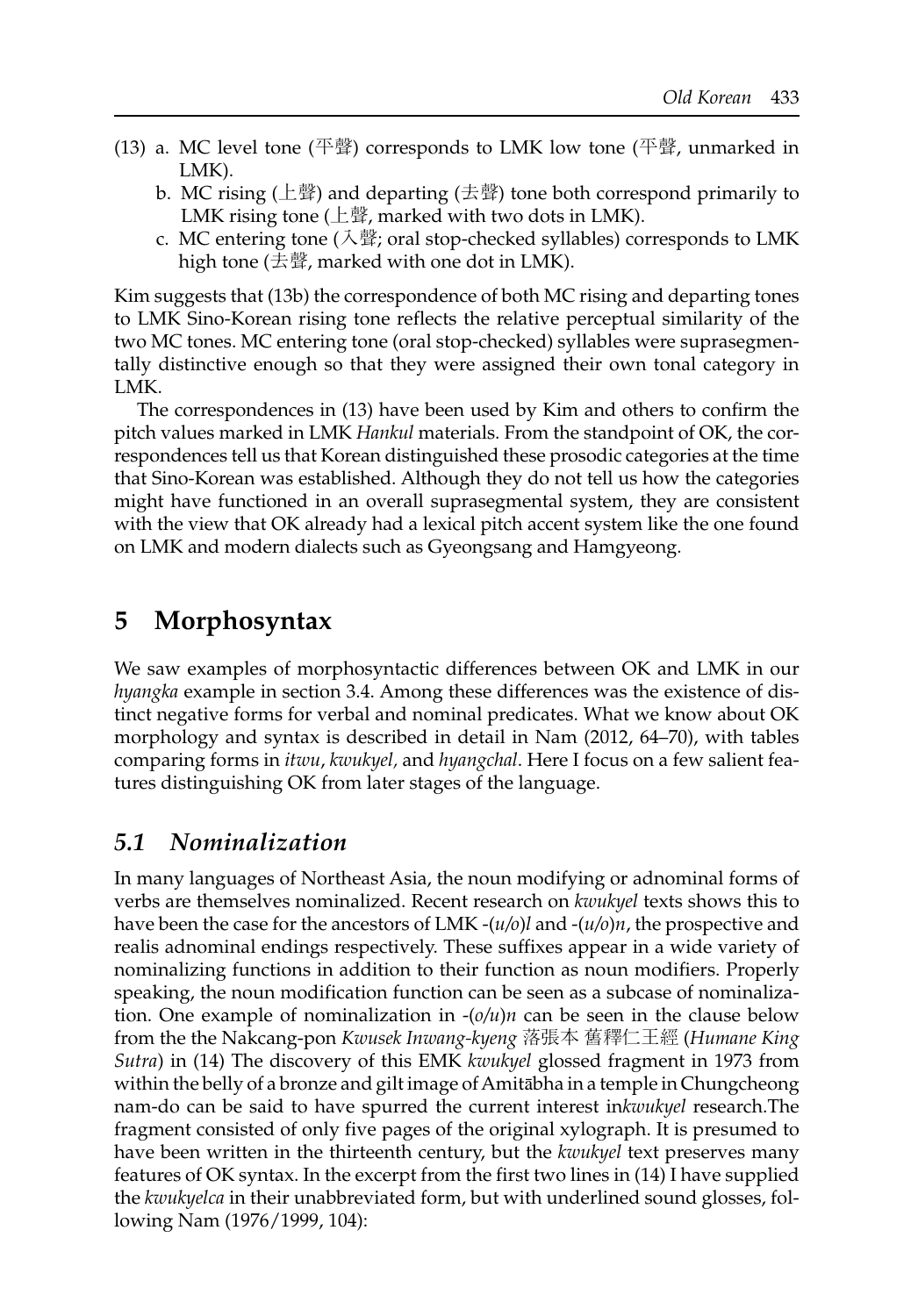| (14) | 他方叱                                                                                   | 量平音                                                          | 可叱為隱 不知 是飛叱 |      |        |  |
|------|---------------------------------------------------------------------------------------|--------------------------------------------------------------|-------------|------|--------|--|
|      | THAPANG-S                                                                             | RYANGh-wo-m                                                  | cisho-n     | anti | i-no-s |  |
|      |                                                                                       | other side-GEN measure do-MOD-NOM act do-ADN not be-PRES-GEN |             |      |        |  |
|      | 衆                                                                                     | 有叱在彌                                                         |             |      |        |  |
|      | <b>CYWUNG</b>                                                                         | is-kya-mya                                                   |             |      |        |  |
|      | masses                                                                                | be-PERF-CONJ                                                 |             |      |        |  |
|      | 'and there were the masses on the other side whose numbers were<br>not to be counted' |                                                              |             |      |        |  |
|      |                                                                                       |                                                              |             |      |        |  |

Here  $-(u/o)n$  in *ho-n* 'do-adnominal' marks a clausal nominalization (as in (7) our *hyangka* example), the complement of the nominal predicate negator *anti*. In contrast the nominalizer ‐(*u/o*)*m* derives an action nominalization from ryang *h‐wo* 'do‐modulator,' meaning 'measuring, to measure.' The disappearance of -(*u/o*)*l* and -(*u/o*)*n* nominalizations in all but a few fossilized forms in LMK can be seen in part as the result of the expansion of –(*u/o*)*m* from action to clausal nominalization, displacing the adnominal suffixes in the latter function*.*

## *5.2 Genitives*

*Itwu*, *kwukyel*, and *hyangchal* all attest the genitives found in LMK, [human] ‐(*u/o*) y and [nonhuman] but also [honorific]  $-s$ . In addition, the character  $\Box$  is sometimes used to write a genitive particle in *kwukyel*. Since the same character is used to write the prospective adnominal form in *kwukyel*, this genitive has generally been interpreted as –*l*. Hwang et al. (2009) interpret it in both its adnominal and genitive functions as –*lq* [rʔ], the form of the prospective modifier in LMK. This in turn suggests an explanation for the apparent genitive usage. In *kwukyel* texts 尸is also used to write the noun modifying form of the numerals *twulh* 'two' and *yelh* 'ten,' for example,  $\pm$   $\pm$  'ten lives.' A reasonable interpretation of these spellings is that they derive from *twul-s* 'two-GEN' and *yel-s* 'ten-GEN.' Postnominally,  $\Box$  spells the honorific genitive after a small number of names for Buddhist deities. The most frequent of these is 菩薩 *pwosal* 'bodhisattva,' which also ends in a liquid. We might then hypothesize that  $\Box$  spelled  $-\bot$  genitive  $-\infty$ , however this cluster was pronounced in OK. In adnominal clauses the –l is the clausal nominalizing (adnominal) suffix, but in the numerals and 'bodhisattva' it is the final consonant of the uninflecting stem. This spelling convention was extended to the honorific genitive for other Buddhist deities on analogy with 'bodhisattva.'

## *5.3 Independence of bare roots*

Martin (1997) points out that LMK (and Pre‐modern Korean) attest a substantial number of bare root compounds, where  $V_2$  is attached to the uninflected root of  $V_1$ . Examples include *tuwuy‐ic*‐ 'get overturned/upset'<*tuwuy*‐'overturn it, upset it'+*ic*‐ 'wane, get chipped,' and *kul‐talh*‐ 'boil and decoct it, boil it down'<*kulh*‐ 'boil it'+*talh*‐ 'get worn down.' Martin observes that this is an 'un‐Altaic' feature of Korean: neighboring Northeast Asian languages (including Tungusic, Mongolic, and Turkic) generally make V-V compounds from an inflected form of  $V_{1'}$  such as a converb or infinitive form.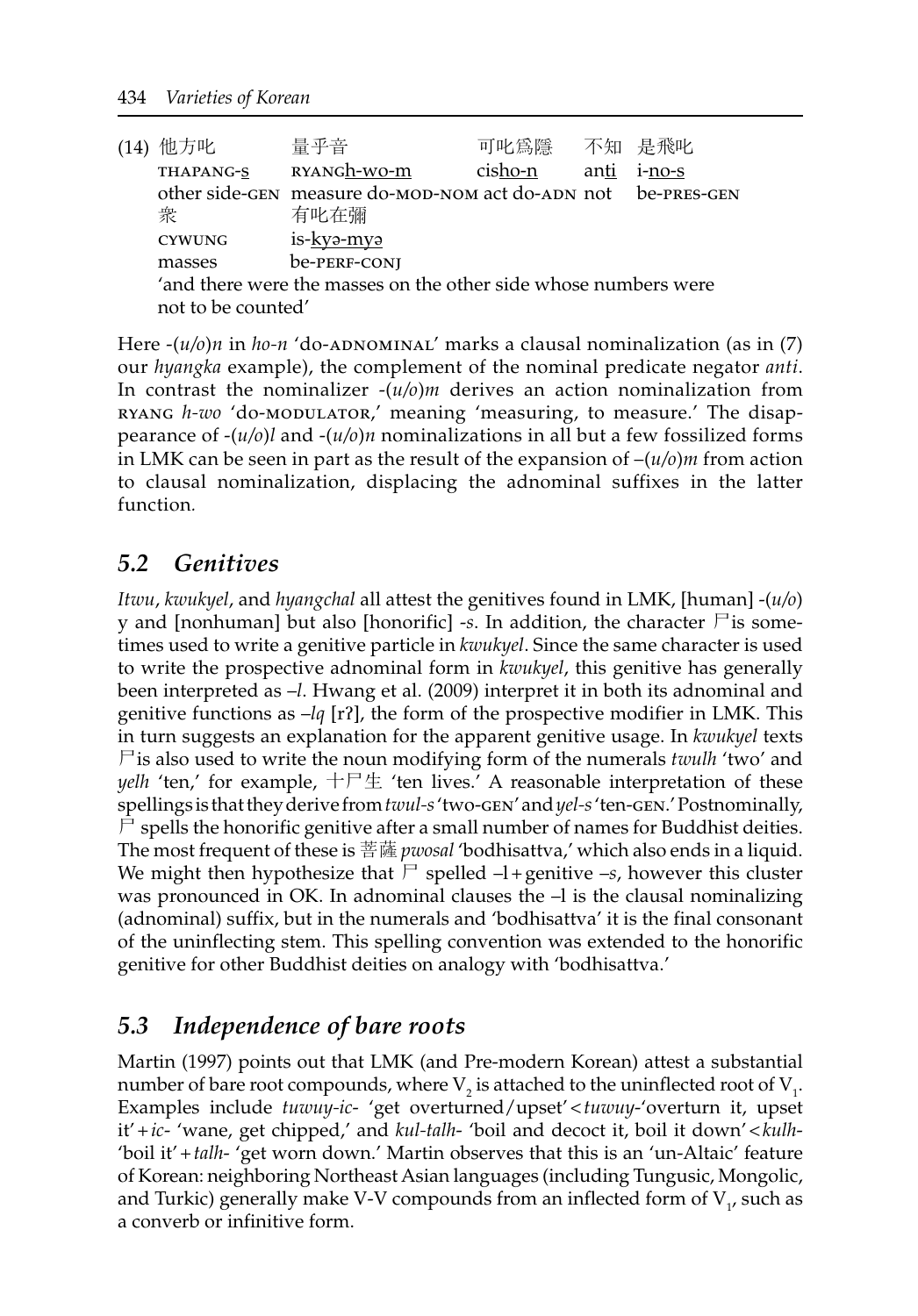Nam (2012, 65) points out that this is a byproduct of a more general property of OK. In LMK and modern Korean inflecting stems are bound: they cannot appear uninflected. This appears not to have been true in OK. In addition to compounds, we may note patterns like *i*-no-s 'be-pres-GEN' in (14), where the bare stem of the present auxiliary *no*‐ is attached to the following noun by the genitive particle –*s*. Nam cites supporting EMK examples from the *Jīlín lèishì* (*Kyeylim yusa*), for example, where 讀書 'reading' is glossed as *kul* [kir] *pwo*- 'text read,' with an uninflected verb.

## **6 Summary**

While the evidence for Old Korean is in most cases scantier than we would like and in many cases still under active investigation, facts like those discussed in the previous section show us that OK was in many ways a typologically different language from modern Korean or even the language of the fifteenth‐century Hankul texts. It had a more modest consonant but perhaps a slightly richer vowel inventory. It used clausal nominalizations in functions similar to its Northeast Asian neighbors, but differed from them significantly with respect to the independence of inflecting roots.

#### **NOTES**

- 1 The author's research for this chapter was supported by a lab grant from the Academy of Korean Studies, (MEST) (AKS-2011-AAA-2103).
- 2 Transcription of Late Middle Korean in this chapter uses the modified Yale Romanization system in Martin (1992) and Lee and Ramsey (2011). This system corresponds to the transcription in Chapter 25 as follows:

| LMK transcription in Chapter 25 |  |                                 |                                      | Modified Yale Romanization |  |                                 |                                     |
|---------------------------------|--|---------------------------------|--------------------------------------|----------------------------|--|---------------------------------|-------------------------------------|
| a. Vowels                       |  |                                 |                                      | a. Vowels                  |  |                                 |                                     |
|                                 |  | Front Central Back              |                                      |                            |  | Front Central Back              |                                     |
|                                 |  |                                 | /i/ $-$ / $\frac{1}{7}$ / $\pi$ /wu/ |                            |  |                                 | $\int$ /i/ $-\int$ /u/ $-\int$ /wu/ |
|                                 |  | $1/e/$ $\rightarrow$ /0/        |                                      |                            |  |                                 | $\frac{1}{2}$ /e/ $\pm$ /wo/        |
|                                 |  | $\frac{1}{2}$ /a/ $\bullet$ /6/ |                                      |                            |  | $\frac{1}{2}$ /a/ $\bullet$ /o/ |                                     |
| b. Semiyowels                   |  |                                 | $\sqrt{i}$ /w/                       | b. Semivowels              |  |                                 | $\sqrt{v}$ $\sqrt{w}$               |

- 3 I use Schuessler's (2007) *Weizhi* transcriptions. I use LMK traditional Sino‐Korean as represented in the *Hwunmong Cahoy* (1527) paired with Middle Chinese for *Samkwuk saki.*transcriptions. LMK linguistic examples are given in modified Yale Romanization (Martin 1992), as in endnote 2.
- 4 These spellings are associated with the placename Samcheok‐si on the border of Gangwon and Gyeongsang‐bukdo. The region was Sillan before passing under Koguryŏ control in the fifth century. The modern name 三陟 was fixed in the eighth century by Silla king Kyŏngdŏk. Examples like this show that in at least some cases, Koguryŏ used phonogrammatic spellings for toponyms associated with the Three Kingdoms period Silla language.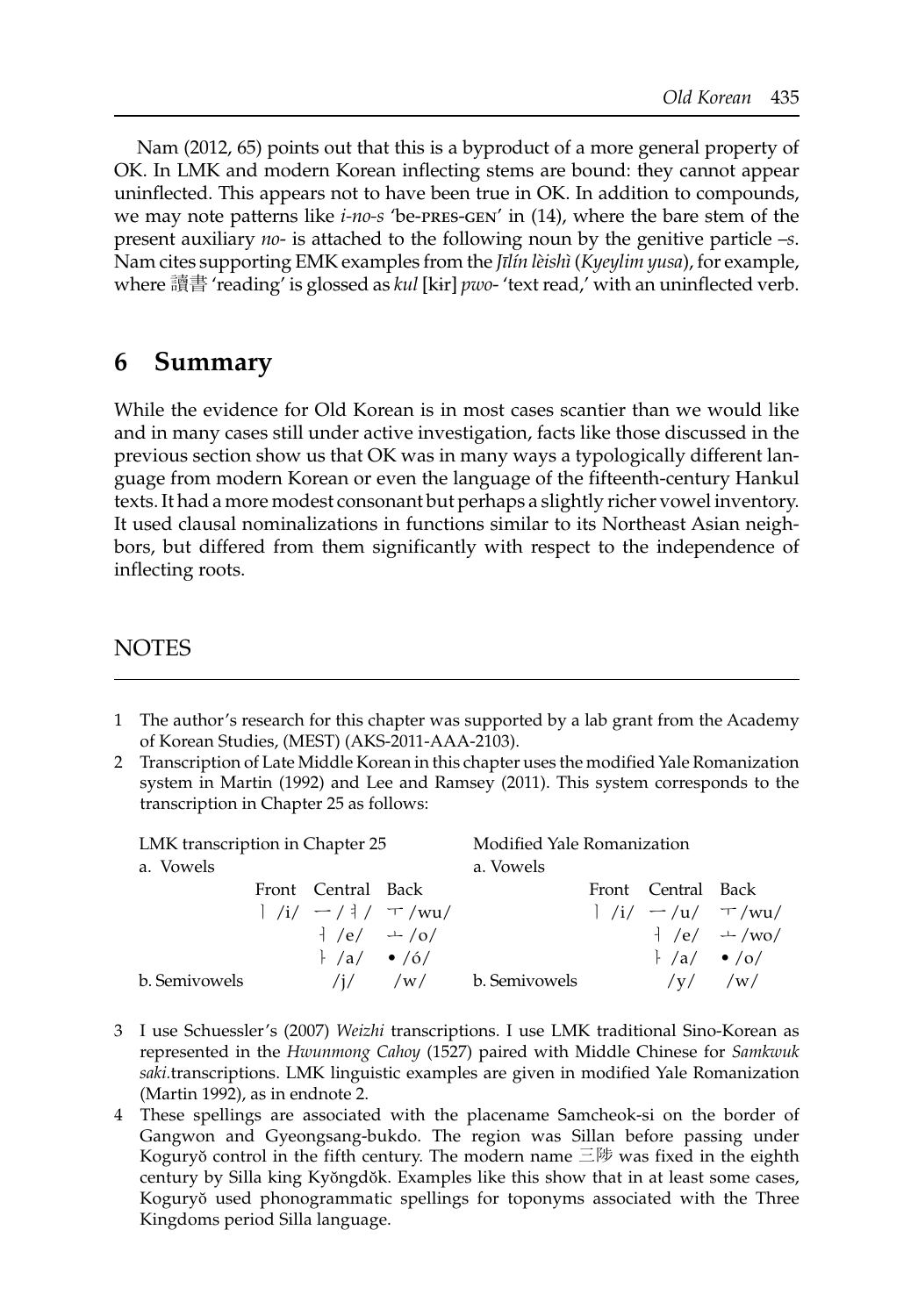- 5 Nam (2009: 167) refers to the text in the King Kwangaet'o) stele as *pyengchay hanmun* 變體漢文 or *sok hanmun* 俗漢 'vulgar Chinese writing.' In a broader East Asian context, the latter generally refers to Chinese written by Chinese native speakers in a colloquialized style, while the former has tended to refer to substandard Chinese written by Koreans or Japanese. Aldridge (2000) argues that the Japanese namesake, *hentai kanbun*, as used in the early eighth century *Kojiki* 古事記 was written to be read as Japanese. It is thus a counterpart of *itwu*.
- 6 Glosses in this chapter use the following abreviations, based on Martin (1992): acc 'accusative,' ADN 'adnominal,' CAUS 'causative,' CL 'classifier,' CONC 'conclusive,' CONJ 'conjectural,' GEN 'genitive,' GER 'gerund,' HON 'honorific,' INF 'infinitive,' INST 'instrumental,' LOC 'locative,' MOD 'modulator,' NOM 'nominative,' PERF 'perfective,' PL 'plural,' pres 'present,' q 'question,' top 'topic,' voc 'vocative,'
- 7 Some scholars (e.g. Lee Seungjae 2001) argue that *kye*‐ functioned as an honorific suffix in *itwu*. But Nam (2004) argues convincingly that this morpheme was an aspectual auxiliary. The common grammaticalization pattern existential verb>perfective auxiliary supports Nam's view. Modern honorific *kyesi*‐ is simply the result of grammaticalization of this older existential verb with the honorific suffix ‐*si*.
- 8 The latter system is attested in the glosses for the Yukasacilon (瑜伽師地論*Yogācārabhūmi‐ śāstra*); see Chang (2007).
- 9 For a unified system of terminology for both the Korean and Japanese glossing traditions, see Whitman et al. (2010).
- 10 The term 'consecutive *kwukyel*' for *swuntok kwukyel* 順讀口訣 is due to King (2007).
- 11 Ko (2010, 2012) handles the LMK vowel system with the four features in (9) plus the feature [coronal] for  $/i$ . In LMK the problem in (9) does not arise, because the [-RTR] counterpart of /a/, /e/ [ə] is not a front vowel. I have drawn heavily on Ko's insights, but the proposed OK system in (11) is original here.
- 12 I owe the idea of reconstructing deriving at least some cases of LMK /ye/ from a primary vowel /e/ to Marc Miyake (personal communication).

#### **REFERENCES**

- Aldridge, Edith. 2000. "Principles of *hentai kanbun* word order: Evidence from the *Kojiki*." In *Language Change in East Asia*, edited by Thomas McAuley, 207–232. Stanford, CA: Stanford University Press.
- Baxter, William and Laurent Sagart. 2011. *Baxter‐Sagart Old Chinese Reconstruction*. Paris: CRLAO. http://crlao.ehess.fr/ document.php?id=1217
- Beckwith, C. 2007. *Kogury*ŏ*, The Language of Japan's Continental Relatives: An Introduction to the Historical‐Comparative Study of the Japanese‐Koguryoic Languages with a Preliminary Description of Archaic Northeastern Middle Chinese.* Leiden: Brill.
- Chang, Kyungjun. 2007. *Yukasacilon cemtho soktok kwukyel uy haytok pangpep yenkwu*  (Research on the method of

interpretation of symbol interpretive glossing in the Yugasajiron). *Kwukehak chongse* 58. Seoul: Kwuke hakhoy.

- Ch'ŏn, So‐yŏng. 1990. *Kotay kwuke uy ehwi yenkwu* (Research on the lexicon of ancient Korean). Mincok munhwa yenkwu chongse 53. Seoul: Korea University, Mincok munhwa yenkwuse.
- Chung, Jaeyoung. 2006. "Hanguk uy kwukyel (Korean kwukyel)." *Kwukyel yenkwu*, 17: 129–189.
- Hattori Shirō. 1975. "Boin chōwa to chūki chōsengo no boin taikei (Vowel harmony and the Middle Korean vowel system)." *Gengo no Kagaku* 6: 1–22.
- Itō, Chiyuki. 2007. *Ch*ō*sen kanjion kenky*ū (Research on Sino‐Korean). Tokyo: Kyūko‐shoin.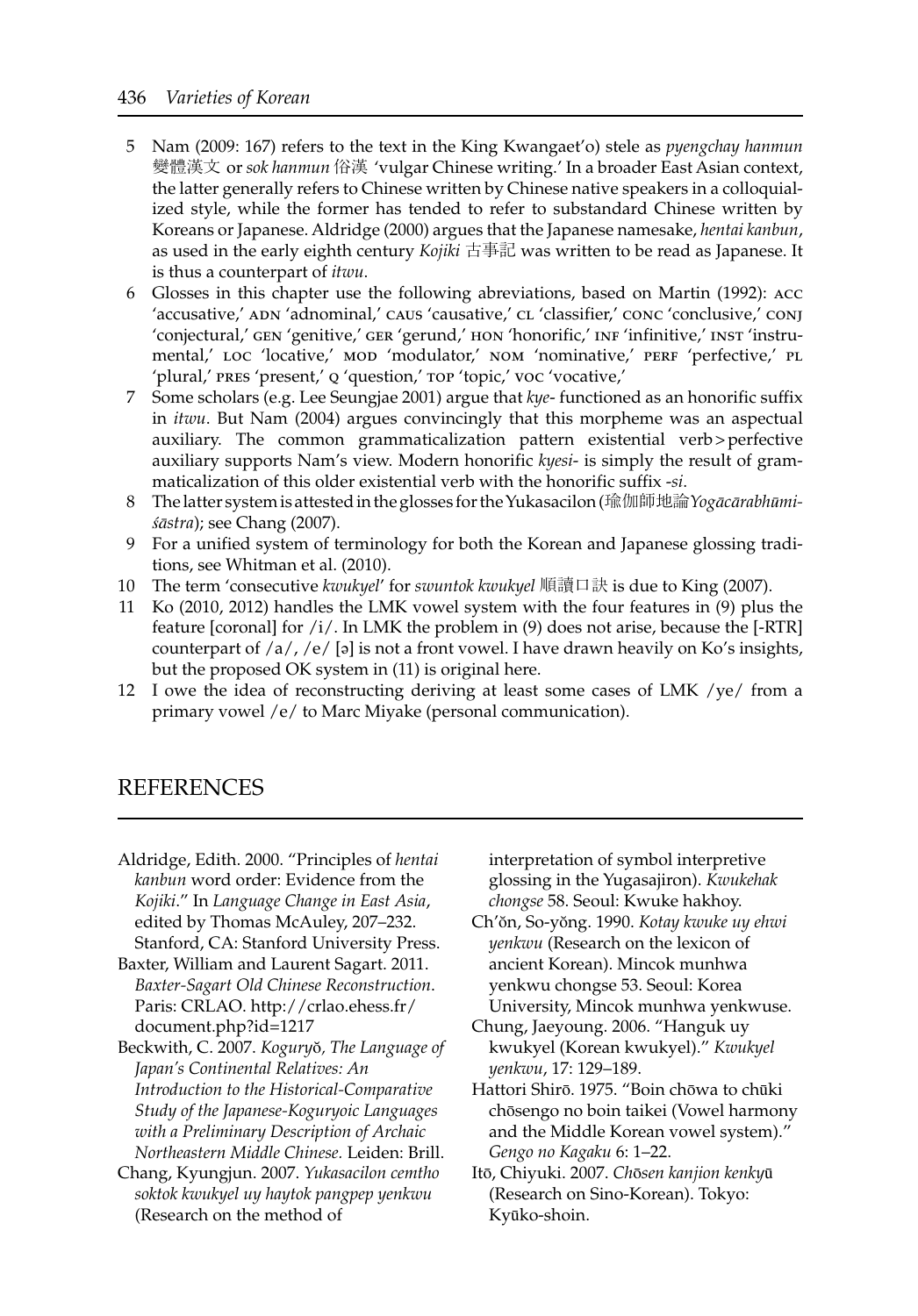- Itō, Chiyuki. 2013. "Korean accent: internal reconstruction and historical development." *Korean Linguistics*, 15(2): 129–198.
- Kang, Sinhang. 1980. *Kyeylim yusa kolye pangen yenkwu* (A study of Koryŏ dialect in the Jīlín lèishì). Seoul: Sungkyunkwan University Press.
- Kim, Juwon. 1993. *Moumcohwa uy yenkwu [Research on vowel harmony in Korean]*. GyeongsanKyŏngsan, Korea: Yeungnam University Press.
- Kim, Chong‐hun, Park, Young‐Bae, Park Tong‐gyu, Kim T'ae‐hon, Kim Chong‐ hak. 1996. *Hankwuke uy yeksa* (The history of the Korean language). Seoul: Tayhan kyekwase.
- King, Ross. 2007. "Korean kugyŏl writing and the problem of vernacularization in the Sinitic sphere." Paper presented at the Association for Asian Studies, Boston, MA, March 2007.
- Ko, Seongyeon. 2010. "A contrastive view of the evolution of the Korean vowel system." In *MIT Working Papers in Linguistics 61: Proceedings of the 6th Workshop on Altaic Formal Linguistics (WAFL 6)*, edited by Hiroki Maezawa and Azusa Yokogoshi, 181–196.
- Ko, Seongyeon. 2012. "Tongue root harmony and vowel contrast in Northeast Asian languages." PhD diss., Cornell University.
- Ko, Seongyeon. 2013. "The end of the Korean vowel shift controversy." *Korean Linguistics,* 15(2): 195–216.
- Ko, Seongyeon, John Whitman, and Andrew Joseph. 2014, to appear. Comparative consequences of the tongue root harmony analysis for proto‐ Tungusic, proto‐Mongolic, and proto‐ Korean (with Seongyeon Ko and Andrew Joseph). In *Paradigm Change in the Transeurasian Languages and Beyond*, edited by Martine Robbeets, and Walter Bisang*.* Amsterdam: John Benjamns.
- Kobayashi, Yoshinori. 2002. "Kankoku no kakuhitsuten to Nihon no kokunten no kankei (The connection between Korean drypoint glossing and older Japanese kunten)." *Kwukyel yenkwu*, 8: 50–57.
- Kobayashi, Yoshinori. 2006. "Nihongo no kunten no ichigenryū (One of the sources of origin of Japanese *kunten*)." *Kyūko*, 59: 1–19.
- Lee, Ki‐Moon. 1961. *Kwuke‐sa kaysel*. Seoul: Mincwung sekwan. Revised edition 1972.
- Lee, Ki‐Moon. 1964. "Mongolian Loan‐ words in Middle Korean." *Ural‐altaische Jahrbücher*, 35: 188–197.
- Lee, Ki‐Moon. 1972. *Kwukeumun‐sa yenkwu*  (Research on the phonological history of Korean). Seoul: Tower Press.
- Lee, Ki‐Moon. 1981. "Itwu uy kiwen ey tayhan il kochal (An observation on the origin of *itw*u)." *Chintan hakpo*, 52: 65–78.
- Lee, Ki‐Moon. 1991. *Kwuke ehwi‐sa yenkwu*  (Research on the lexicon of earlier Korean). Seoul: Tap chwulphansa.
- Lee, Ki‐Moon. 1998. *Kwuke‐sa kaysel*, New revised edition. Seoul: Tayhaksa.
- Lee, Ki‐Moon and Ramsey, S. Robert. 2011. *A History of the Korean Language*. Cambridge and New York: Cambridge University Press.
- Lee, Seungjae. 2001. "Kotay itwu uy congyengpep '在/*kye*' ey tayhaye (On the premodern itwu honorific '在/*kye*')." *Emun yenkwu*, 112: 153–170.
- Lee, Seungjae et al. 2005‐2009. *Kakphil kwukyel uy haytok kwa penyek 1–5*  (Interpreting and translating kakphil kwukyel). Seoul: Tayhaksa.
- Lee, Sungsi. 2013. "The Samhan, Ye, and Wa in the time of the Lelang and Daifang commanderies." In *The Han Commanderies in Early Korean History*, edited by Mark Byington, 165–189. Cambridge, MA: Harvard University, Early Korea Project Occasional Series.
- Lee, Tonju. 1985/2003. "Hanguo hanziyin de jizhong tese (Several characteristics of Sino‐Korean)." *Hanguo xuebao*, 5: 379–390.
- Lee, Yong. 2006. "Kwankaytho taywang pimun uy itwucek yoso (Itwu‐like elements in the King Kwangaet'o stele)." *Kwukyel yenkwu*, 2006. 8: 71–90.
- Martin, Samuel E. 1992. *A Reference Grammar of Korean*. Rutland, Vermont: Tuttle.
- Martin, Samuel E. 1997. "Un‐Altaic features of the Korean verb." In *Japanese/Korean Linguistics*, Vol. 6, edited by Sohn, Ho‐min and John Haig, 3–40. Stanford, CA: CSLI.